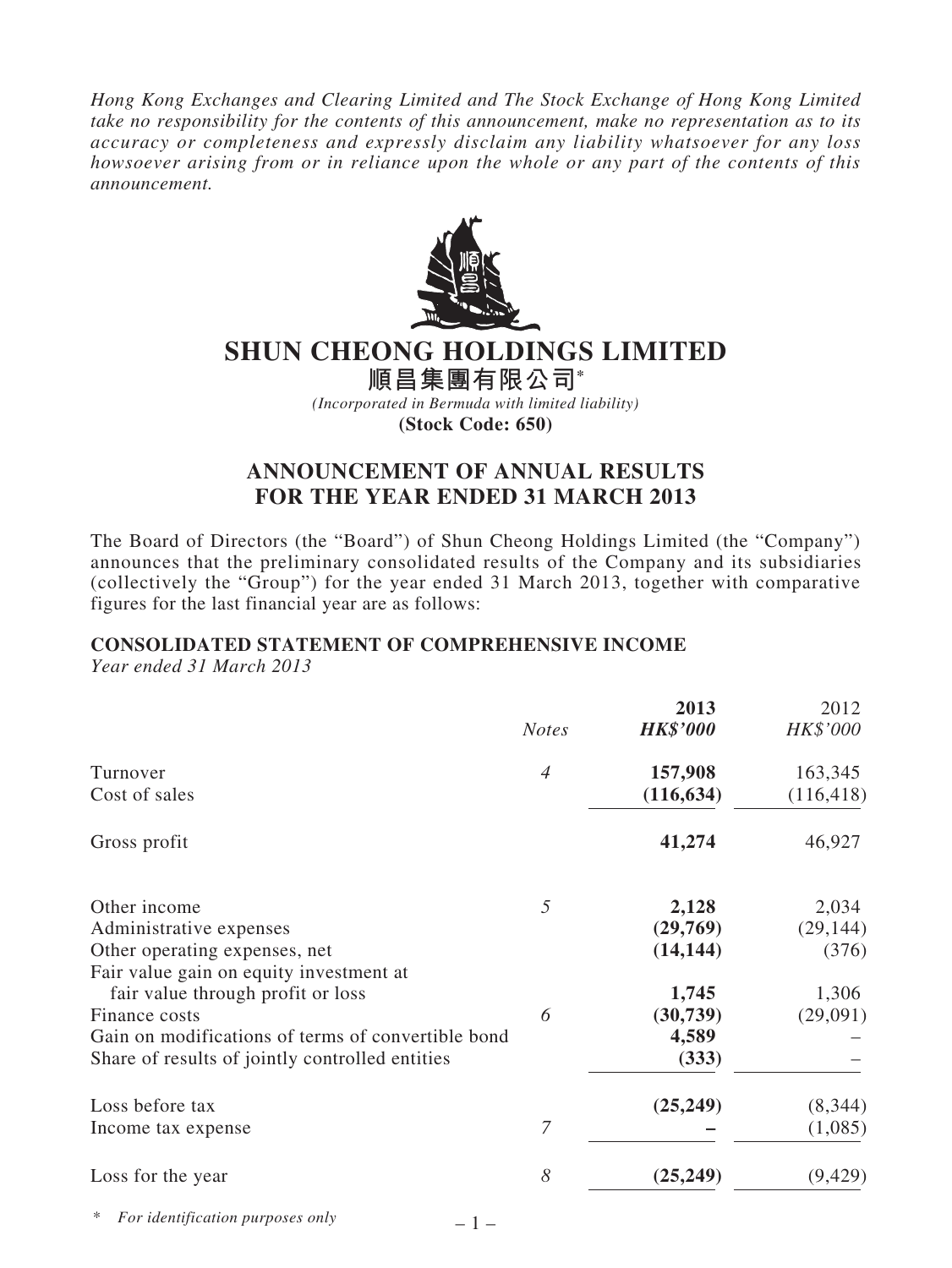|                                                                                          | <b>Note</b> | 2013<br><b>HK\$'000</b>  | 2012<br>HK\$'000         |
|------------------------------------------------------------------------------------------|-------------|--------------------------|--------------------------|
| Other comprehensive income                                                               |             |                          |                          |
| Share of other comprehensive income of jointly<br>controlled entities                    |             | 536                      |                          |
| Exchange difference arising on translation of<br>foreign operations                      |             | 4,171                    | 9,746                    |
| Other comprehensive income for the year                                                  |             | 4,707                    | 9,746                    |
| Total comprehensive (expenses) income<br>for the year                                    |             | (20, 542)                | 317                      |
| Loss for the year attributable to:<br>Owners of the Company<br>Non-controlling interests |             | (24, 667)<br>(582)       | (9,067)<br>(362)         |
|                                                                                          |             | (25, 249)                | (9, 429)                 |
| Total comprehensive (expenses) income<br>attributable to:                                |             |                          |                          |
| Owners of the Company<br>Non-controlling interests                                       |             | (20, 116)<br>(426)       | 679<br>(362)             |
|                                                                                          |             | (20, 542)                | 317                      |
| Loss per share<br>- Basic and diluted                                                    | 9           | $(HK7.10 \text{ cents})$ | $(HK2.61 \text{ cents})$ |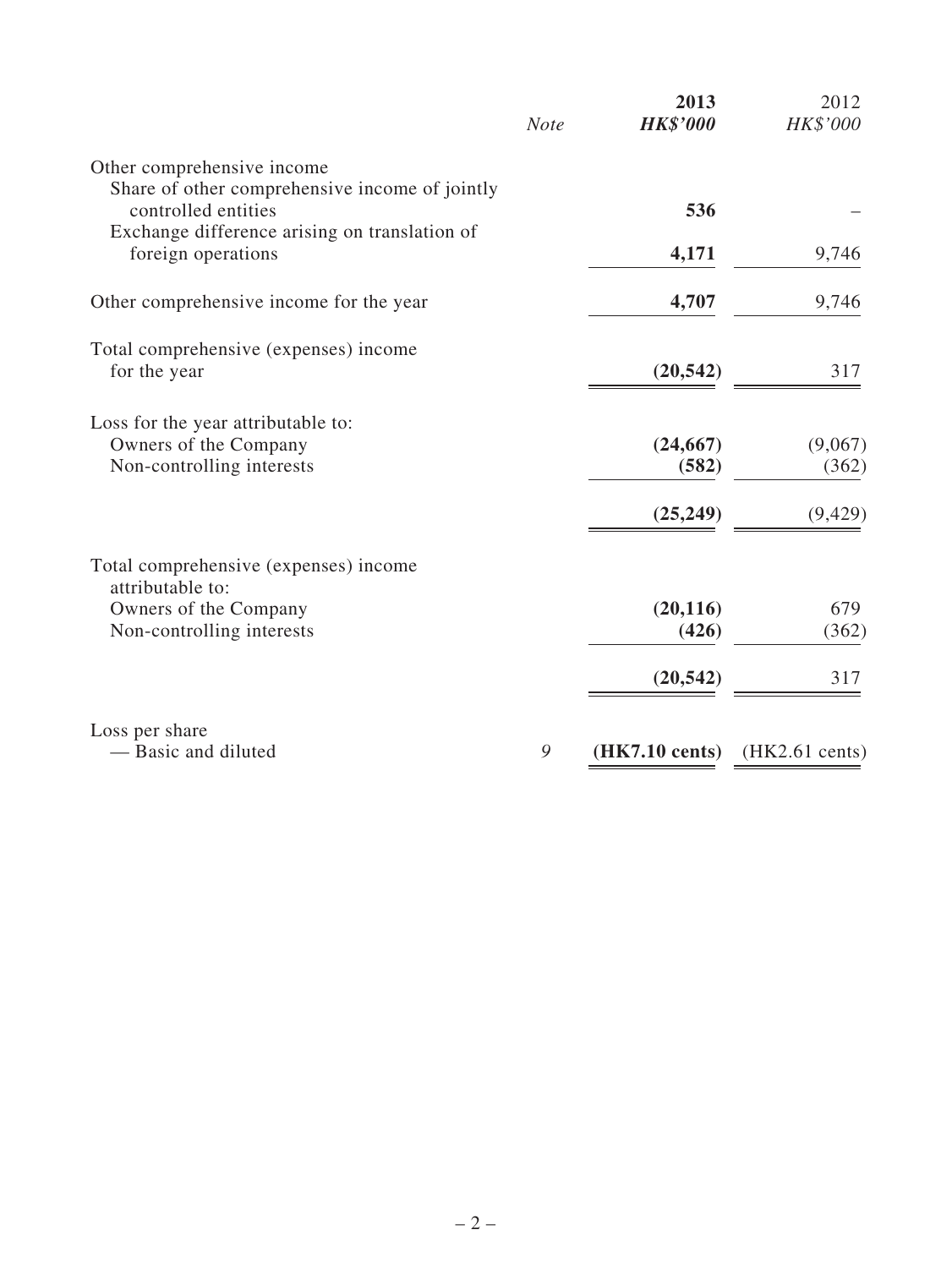# **CONSOLIDATED STATEMENT OF FINANCIAL POSITION**

*As at 31 March 2013*

|                                                                                               | <b>Notes</b> | 2013<br><b>HK\$'000</b> | 2012<br>HK\$'000<br>(Restated) |
|-----------------------------------------------------------------------------------------------|--------------|-------------------------|--------------------------------|
| Non-current assets                                                                            |              |                         |                                |
| Property, plant and equipment                                                                 |              | 487,541                 | 494,772                        |
| Interests in jointly controlled entities                                                      |              | 98,603                  | 98,400                         |
|                                                                                               |              | 586,144                 | 593,172                        |
| Current assets                                                                                |              |                         |                                |
| Inventories                                                                                   | 10           | 2,506                   | 4,551                          |
| Trade receivables                                                                             | 11           | 6,450                   | 22,526                         |
| Prepayments, deposits and other receivables<br>Equity investment at fair value through profit |              | 7,828                   | 8,750                          |
| or loss                                                                                       |              | 5,269                   | 3,524                          |
| Deposits placed with financial institutions                                                   |              | 2,140                   | 1,950                          |
| Bank balances and cash                                                                        |              | 32,739                  | 63,972                         |
|                                                                                               |              | 56,932                  | 105,273                        |
| <b>Current liabilities</b>                                                                    |              |                         |                                |
| Trade payables                                                                                | 12           | 13,505                  | 11,903                         |
| Other payables, accruals and deposits                                                         |              | 62,451                  | 50,358                         |
| Amounts due to related companies                                                              |              | 1,007                   | 20,812                         |
| Tax payables                                                                                  |              | 5,341                   | 5,254                          |
| Convertible bond                                                                              | 13           |                         | 109,316                        |
| Interest-bearing bank borrowing                                                               |              | 39,384                  | 38,745                         |
|                                                                                               |              | 121,688                 | 236,388                        |
| Net current liabilities                                                                       |              | (64, 756)               | (131, 115)                     |
| Total assets less current liabilities                                                         |              | 521,388                 | 462,057                        |
| Non-current liabilities                                                                       |              |                         |                                |
| Amounts due to related companies                                                              |              | 10,572                  | 10,235                         |
| Convertible bond                                                                              | 13           | 106,458                 |                                |
| Interest-bearing bank borrowing                                                               |              | 197,547                 | 233,085                        |
| Total non-current liabilities                                                                 |              | 314,577                 | 243,320                        |
| <b>Net assets</b>                                                                             |              | 206,811                 | 218,737                        |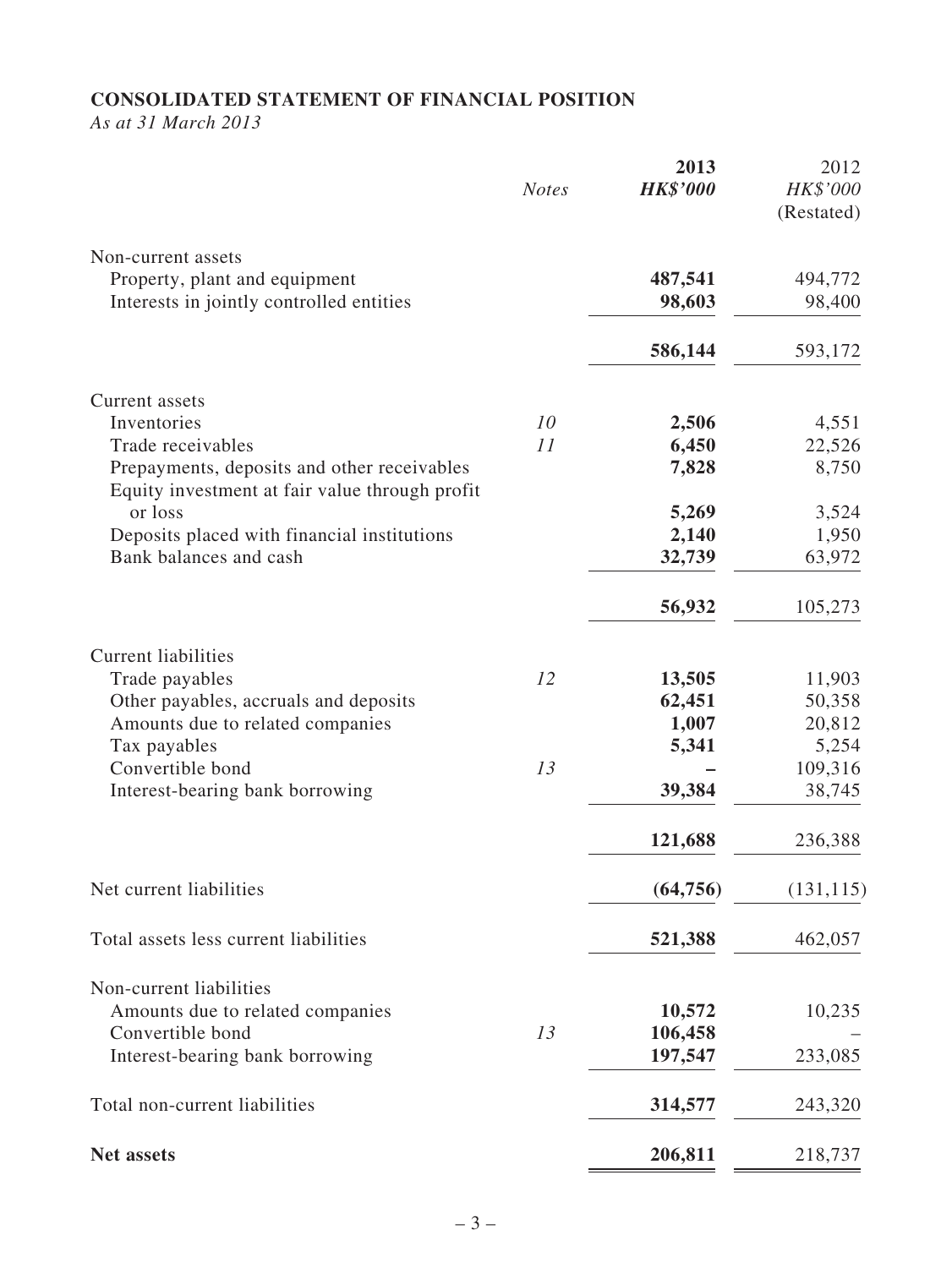|                                              | <b>Note</b> | 2013<br><b>HK\$'000</b> | 2012<br>HK\$'000 |
|----------------------------------------------|-------------|-------------------------|------------------|
|                                              |             |                         | (Restated)       |
| Capital and reserves                         |             |                         |                  |
| Share capital                                | 14          | 3,473                   | 3,473            |
| Reserves                                     |             | 194,655                 | 206,155          |
| Equity attributable to owners of the Company |             | 198,128                 | 209,628          |
| Non-controlling interests                    |             | 8,683                   | 9,109            |
| Total equity                                 |             | 206,811                 | 218,737          |

*Notes:*

### **1.1 BASIS OF PREPARATION OF CONSOLIDATION FINANCIAL STATEMENTS**

Notwithstanding that (i) the Group had incurred loss for the year of approximately HK\$25,249,000, (ii) the net current liabilities of approximately HK\$64,756,000 as at 31 March 2013 which included current portion of interest-bearing bank borrowing of approximately HK\$39,384,000 and (iii) the contingent liability arising from the litigation as set out in note 15, the consolidated financial statements have been prepared on a going concern basis as the directors of the Company are satisfied that the liquidity of the Group can be maintained in the coming year after taking into consideration of the followings:

- (i) Management is formulating, and will implement, cost-saving measures to improve the performance and the cash flows of the Group's operations to ensure positive cash flows will be generated from the Group.
- (ii) The unutilised banking facilities of RMB130,500,000 (approximately HK\$163,164,000) available from the Group's existing banker.
- (iii) Corporate guarantee was provided by the ultimate holding company of the Company to support the Group financially and operationally as a going concern. The maximum amount under the corporate guarantee is of RMB65,000,000 (approximately HK\$81,270,000) which is non-repayable within one year, to support the Group to meet in full its financial obligation as and when they fall due within the next twelve months from the end of the reporting period. The directors of the Company consider the ultimate holding company has financial ability to provide such financial support to the Group.

In addition, the directors of the Company, based on independent legal advice obtained, are of the opinion that the claims and the litigation against a subsidiary of the Company as disclosed in note 15 will not have material impact on the financial position and operations of the Group.

The directors of the Company believe that the Group will have sufficient working capital to meet its financial obligations when they fall due within the next twelve months from the end of the reporting period. Accordingly, the consolidated financial statements have been prepared on a going concern basis and do not include any adjustments relating to the carrying amounts and reclassification of assets and liabilities that might be necessary should the Group be unable to continue as a going concern.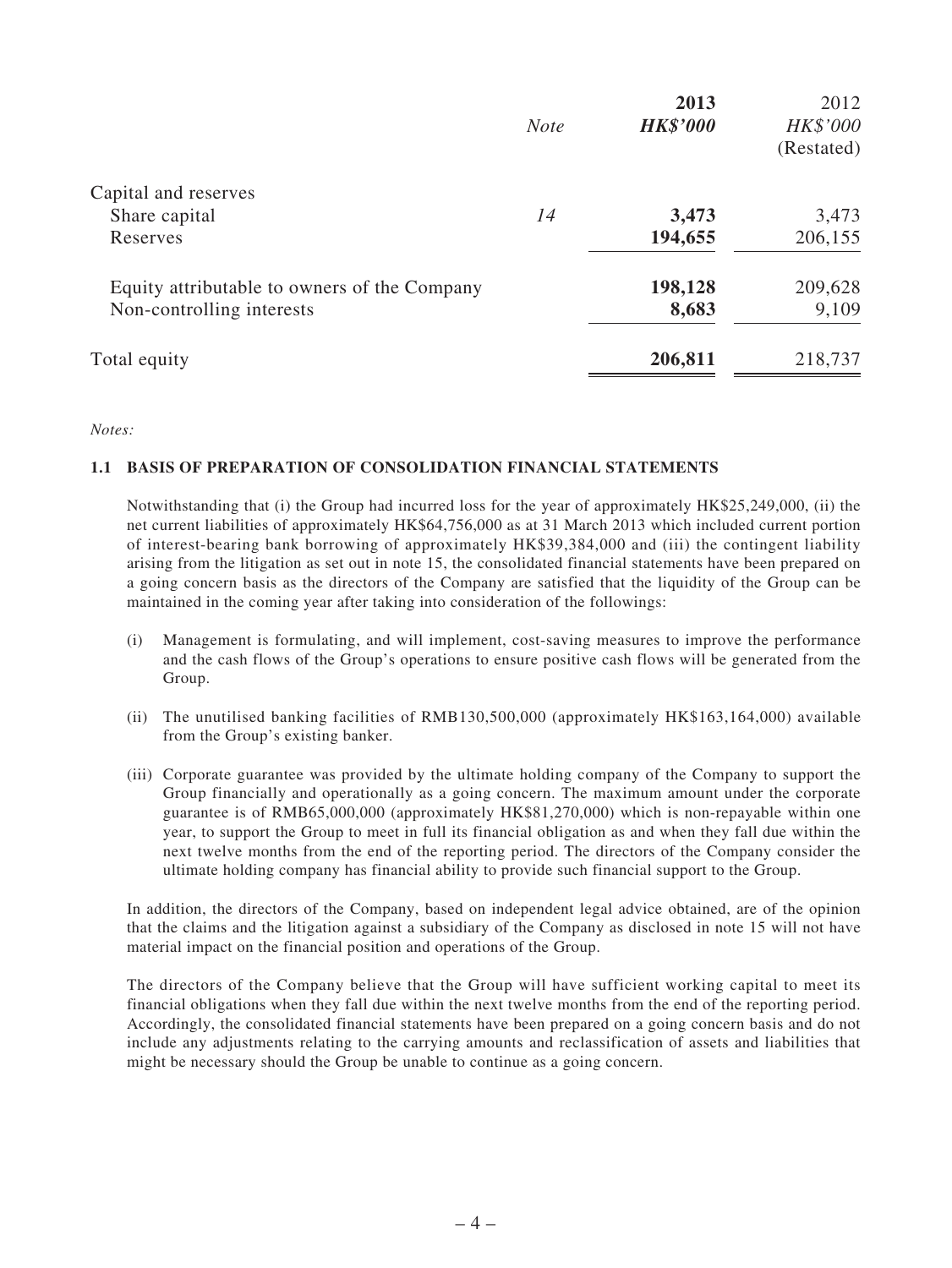### **1.2 BASIS OF PREPARATION**

These financial statements have been prepared in accordance with Hong Kong Financial Reporting Standards ("HKFRSs") (which include all Hong Kong Financial Reporting Standards, Hong Kong Accounting Standards ("HKASs") and Interpretations) issued by the Hong Kong Institute of Certified Public Accountants, accounting principles generally accepted in Hong Kong and the disclosure requirements of the Hong Kong Companies Ordinance. They have been prepared under the historical cost convention, except for an equity investment at fair value through profit or loss, which has been measured at fair value. These financial statements are presented in Hong Kong dollars ("HK\$").

## **2. APPLICATION OF NEW AND REVISED HONG KONG FINANCIAL REPORTING STANDARDS ("HKFRSs")**

In the current year, the Group has applied the following new and revised HKFRSs issued by the Hong Kong Institute of Certified Public Accountants (the "HKICPA").

| Amendments to HKFRS 1                                                | Severe Hyperinflation and Removal of Fixed Dates for<br>First-time Adopters  |
|----------------------------------------------------------------------|------------------------------------------------------------------------------|
| Amendments to HKFRS 7                                                | Financial instruments: Disclosures — Transfers of<br><b>Financial Assets</b> |
| Amendments to Hong Kong<br><b>Accounting Standard</b><br>("HKAS") 12 | Deferred Tax: Recovery of Underlying Assets                                  |

The directors of the Company anticipate that the application of the above amendments to HKFRSs has had no material effect on the Group's financial performance and positions for the current and prior years and/or on the disclosures set out in these consolidated financial statements.

The Group has not early applied the following new and revised HKFRSs that have been issued but are not yet effective.

| Amendments to HKFRSs                | Annual Improvements 2009–2011 Cycle <sup>2</sup>                                 |
|-------------------------------------|----------------------------------------------------------------------------------|
| Amendments to HKFRS 1               | First-time Adoption of HKFRSs — Government Loans <sup>2</sup>                    |
| Amendments to HKFRS 7               | Disclosures — Offsetting Financial Assets and Financial Liabilities <sup>2</sup> |
| Amendments to HKFRS 9 and           | Mandatory Effective Date of HKFRS 9 and Transition                               |
| <b>HKFRS 7</b>                      | Disclosures <sup>4</sup>                                                         |
| <b>HKFRS 9</b>                      | Financial Instruments <sup>4</sup>                                               |
| <b>HKFRS 10</b>                     | Consolidated Financial Statements <sup>2</sup>                                   |
| <b>HKFRS 11</b>                     | Joint Arrangements <sup>2</sup>                                                  |
| <b>HKFRS 12</b>                     | Disclosure of Interests in Other Entities <sup>2</sup>                           |
| <b>HKFRS 13</b>                     | Fair Value Measurement <sup>2</sup>                                              |
| Amendments to HKFRS 10,             | Consolidated Financial Statements, Joint Arrangements and                        |
| HKFRS 11 and HKFRS 12               | Disclosures of Interests in Other Entities: Transition Guidance <sup>2</sup>     |
| Amendments to HKFRS 10,             | Investment Entities <sup>3</sup>                                                 |
| HKFRS 12 and HKAS 27                |                                                                                  |
| (as revised in 2011)                |                                                                                  |
| Amendments to HKAS 1                | Presentation of Items of Other Comprehensive Income <sup>1</sup>                 |
| Amendments to HKAS 36               | Recoverable Amount Disclosures for Non-Financial Assets <sup>3</sup>             |
| HKAS 19 (as revised in 2011)        | Employee Benefits <sup>2</sup>                                                   |
| HKAS 27 (as revised in 2011)        | Separate Financial Statements <sup>2</sup>                                       |
| HKAS 28 (as revised in 2011)        | Investments in Associates and Joint Ventures <sup>2</sup>                        |
| Amendments to HKAS 32               | Offsetting Financial Assets and Financial Liabilities <sup>3</sup>               |
| Hong Kong (International Financial  | Stripping Costs in the Production Phase of a Surface Mine <sup>2</sup>           |
| Reporting Interpretation Committee) |                                                                                  |
| — Interpretation 20                 |                                                                                  |
| Hong Kong (International Financial  | Levies <sup>3</sup>                                                              |
| Reporting Interpretation Committee) |                                                                                  |
| — Interpretation 21                 |                                                                                  |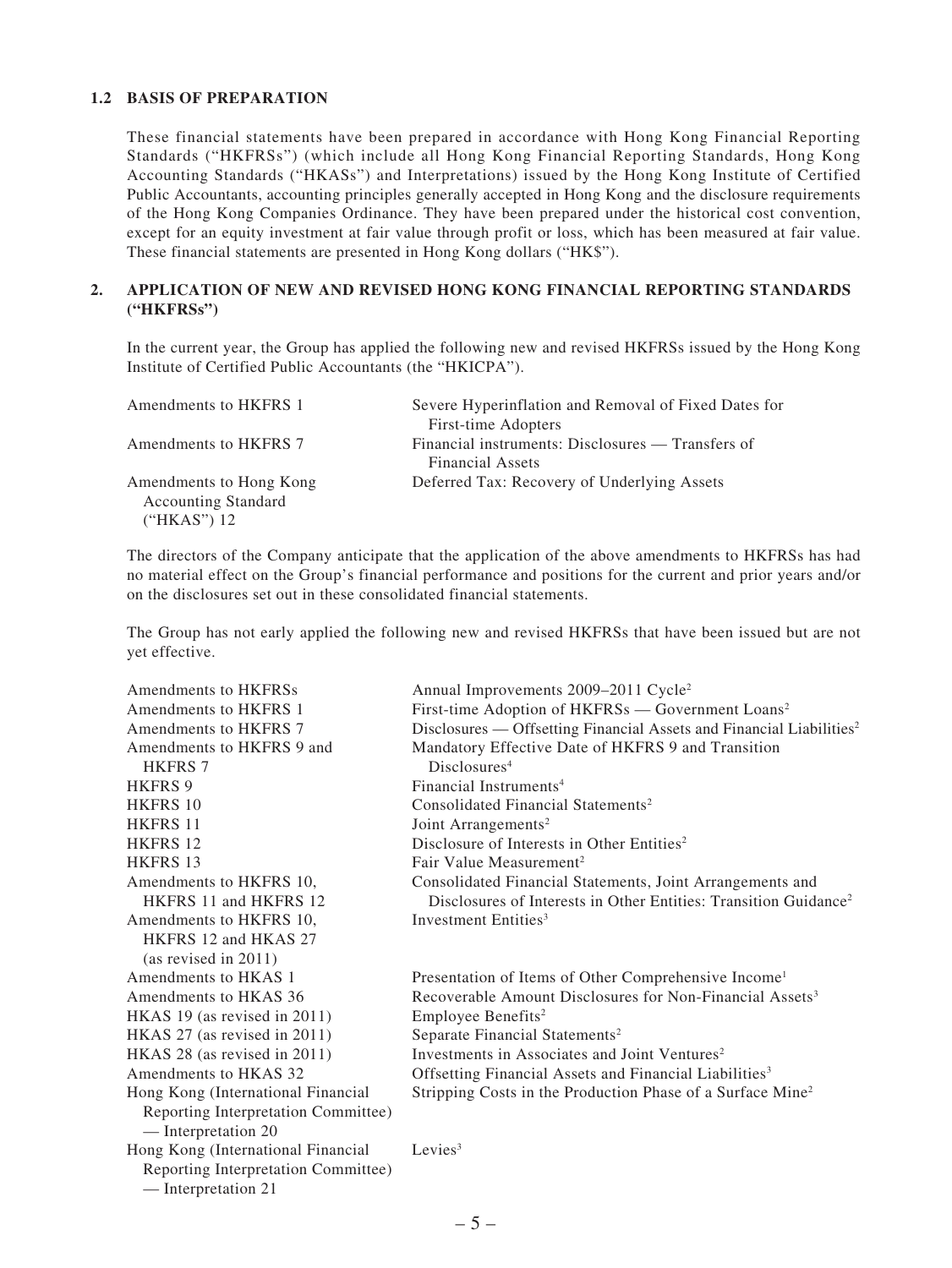- <sup>1</sup> Effective for annual periods beginning on or after 1 July 2012.<br> **Effective for annual periods beginning on or after 1 January 20**
- <sup>2</sup> Effective for annual periods beginning on or after 1 January 2013.
- <sup>3</sup> Effective for annual periods beginning on or after 1 January 2014.
- Effective for annual periods beginning on or after 1 January 2015.

#### **Annual Improvements to HKFRSs 2009–2011 Cycle issued in June 2012**

The Annual Improvements to HKFRSs 2009–2011 Cycle include a number of amendments to various HKFRSs. The amendments are effective for annual periods beginning on or after 1 January 2013. Amendments to HKFRSs include the amendments to HKAS 1 Presentation of Financial Statements, the amendments to HKAS 16 Property, Plant and Equipment and the amendments to HKAS 32 Financial Instruments: Presentation.

The amendments to HKAS 1 clarify that an entity is required to present a third statement of financial position only when the retrospective application, restatement or reclassification has a material effect on the information in the third statement of financial position and that related notes are not required to accompany the third statement of financial position.

The amendments to HKAS 16 clarify that spare parts, stand-by equipment and servicing equipment should be classified as property, plant and equipment when they meet the definition of property, plant and equipment in HKAS 16 and as inventory otherwise. The directors of the Company do not anticipate that the application of the amendments will have a material effect on the Group's consolidated financial statements.

The amendments to HKAS 32 clarify that income tax on distributions to holders of an equity instrument and transaction costs of an equity transaction should be accounted for in accordance with HKAS 12 Income Taxes. The directors of the Company anticipate that the amendments to HKAS 32 will have no effect on the Group's consolidated financial statements as the Group has already adopted this treatment.

### **Amendments to HKAS 32 Offsetting Financial Assets and Financial Liabilities and amendments to HKFRS 7 Disclosures — Offsetting Financial Assets and Financial Liabilities**

The amendments to HKAS 32 clarify existing application issues relating to the offset of financial assets and financial liabilities requirements. Specifically, the amendments clarify the meaning of "currently has a legally enforceable right of set-off" and "simultaneous realisation and settlement".

The amendments to HKFRS 7 require entities to disclose information about rights of offset and related arrangements (such as collateral posting requirements) for financial instruments under an enforceable master netting agreement or similar arrangement.

The amendments to HKFRS 7 are effective for annual periods beginning on or after 1 January 2013 and interim periods within those annual periods. The disclosures should also be provided retrospectively for all comparative periods. However, the amendments to HKAS 32 are not effective until annual periods beginning on or after 1 January 2014, with retrospective application required.

The directors of the Company anticipate that the application of these amendments to HKAS 32 and HKFRS 7 may result in more disclosures being made with regard to offsetting financial assets and financial liabilities in the future.

#### **HKFRS 9 Financial Instruments**

HKFRS 9 issued in 2009 introduces new requirements for the reclassification and measurement of financial assets. HKFRS 9 amended in 2010 includes the requirements for the classification and measurement of financial liabilities and for derecognition.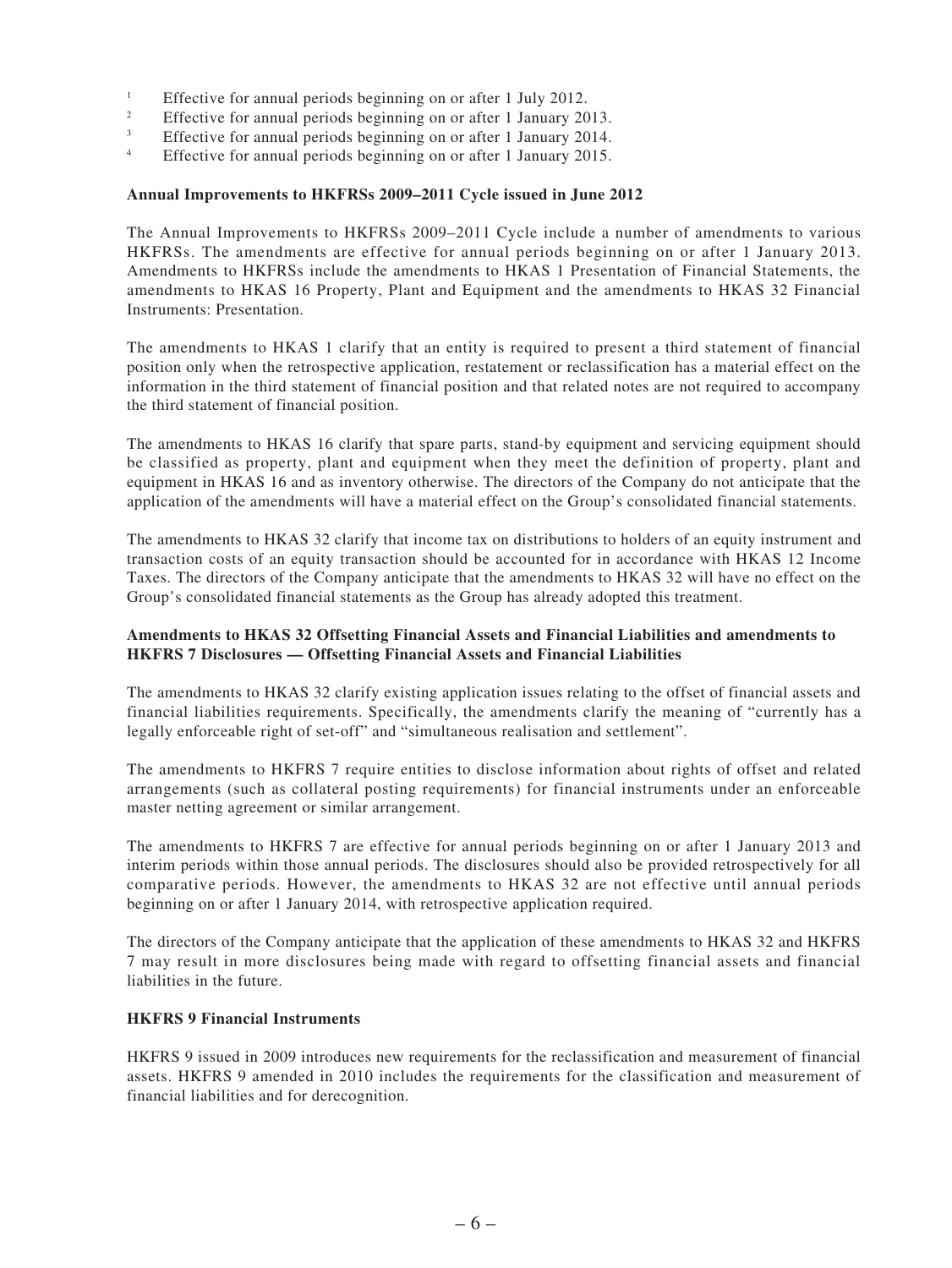Key requirements of HKFRS 9 are described as follows:

- All recognised financial assets that are within the scope of HKAS 39 Financial Instruments: Recognition and Measurement are subsequently measured at amortised cost or fair value. Specifically, debt investments that are held within a business model whose objective is to collect the contractual cash flows, and that have contractual cash flows that are solely payments of principal and interest on the principal outstanding are generally measured at amortised cost at the end of subsequent accounting periods. All other debt investments and equity investments are measured at their fair values at the end of subsequent reporting periods. In addition under HKFRS 9, entities may make an irrevocable election to present subsequent changes in the fair value of an equity investment (that is not held for trading) in other comprehensive income, with only dividend income generally recognised in profit or loss.
- • With regard to the measurement of financial liabilities designated as at fair value through profit or loss, HKFRS 9 requires that the amount of change in the fair value of the financial liability that is attributable to changes in the credit risk of that liability is presented in other comprehensive income, unless the recognition of the effects of changes in the liability's credit risk in other comprehensive income would create or enlarge an accounting mismatch in profit or loss. Changes in fair value of financial liabilities attributable to changes in the financial liabilities' credit risk are not subsequently reclassified to profit or loss. Under HKAS 39, the entire amount of the change in the fair value of the financial liability designated as at fair value through profit or loss was presented in profit or loss.

HKFRS 9 is effective for annual periods beginning on or after 1 January 2015, with earlier application permitted.

The directors of the Company anticipate that the adoption of HKFRS 9 in the future may have significant impact on amounts reported in respect of the Group's financial assets and financial liabilities. However, it is not practicable to provide a reasonable estimate of that effect until a detailed review has been completed.

#### **New and revised standards on consolidation, joint arrangements, associates and disclosures**

In June 2011, a package of five standards on consolidation, joint arrangements, associates and disclosures was issued, including HKFRS 10, HKFRS 11, HKFRS 12, HKAS 27 (as revised in 2011) and HKAS 28 (as revised in 2011).

Key requirements of these five standards are described below.

HKFRS 10 replaces the parts of HKAS 27 Consolidated and Separate Financial Statements that deal with consolidated financial statements. HK (SIC)-Int 12 Consolidation — Special Purpose Entities will be withdrawn upon the effective date of HKFRS 10. Under HKFRS 10, there is only one basis for consolidation, that is, control. In addition, HKFRS 10 includes a new definition of control that contains three elements: (a) power over an investee, (b) exposure, or rights, to variable returns from its involvement with the investee, and (c) the ability to use its power over the investee to affect the amount of the investor's returns. Extensive guidance has been added in HKFRS 10 to deal with complex scenarios. Overall, the application of HKFRS 10 requires a lot of judgement. The application of HKFRS 10 is not expected to change any of the control conclusions reached by the Group in respect of its investment with other entities as at 1 January 2013.

HKFRS 11 replaces HKAS 31 Interests in Joint Ventures. HKFRS 11 deals with how a joint arrangement of which two or more parties have joint control should be classified. HK (SIC)-Int 13 Jointly Controlled Entities — Non-Monetary Contributions by Venturers will be withdrawn upon the effective date of HKFRS 11. Under HKFRS 11, joint arrangements are classified as joint operations or joint ventures, depending on the rights and obligations of the parties to the arrangements. In contrast, under HKAS 31, there are three types of joint arrangements: jointly controlled entities, jointly controlled assets and jointly controlled operations. In addition, joint ventures under HKFRS 11 are required to be accounted for using the equity method of accounting, whereas jointly controlled entities under HKAS 31 can be accounted for using the equity method of accounting or proportionate consolidation.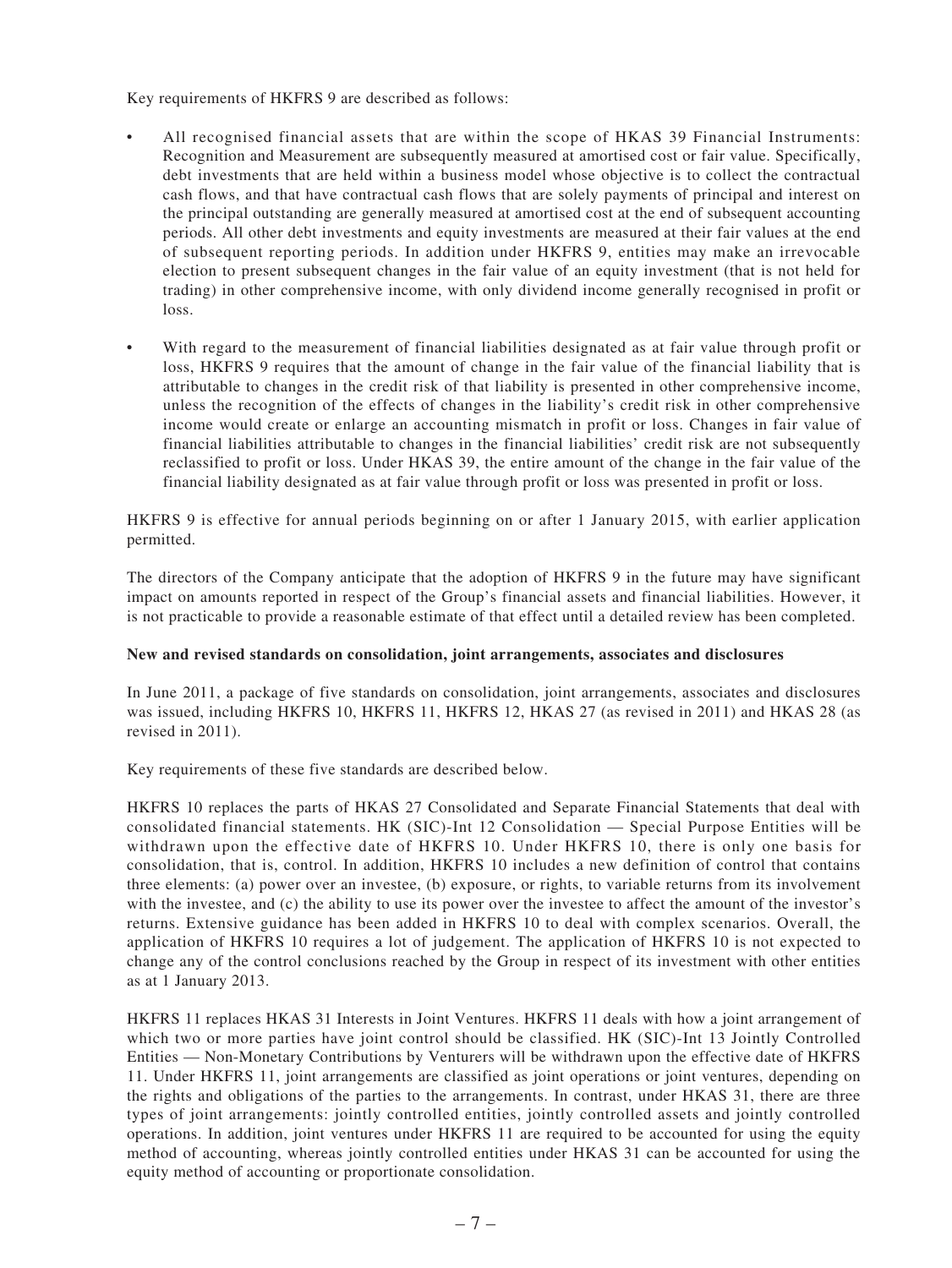HKFRS 12 is a disclosure standard and is applicable to entities that have interests in subsidiaries, joint arrangements, associates and/or unconsolidated structured entities. In general, the disclosure requirements in HKFRS 12 are more extensive than those in the current standards.

In July 2012, the amendments to HKFRS 10, HKFRS 11 and HKFRS 12 were issued to clarify certain transitional guidance on the application of these five HKFRSs for the first time.

These five standards, together with the amendments relating to the transitional guidance, are effective for annual periods beginning on or after 1 January 2013 with earlier application permitted provided that all of these standards are applied at the same time.

The directors of the Company anticipate that the application of these five standards will have no significant impact on amounts reported in the consolidated financial statements.

#### **Amendments to HKFRS 10, HKFRS 12 and HKAS 27 Investment Entities**

The amendments to HKFRS 10 introduce an exception to consolidating subsidiaries for an investment entity, except where the subsidiaries provide services that relate to the investment entity's investment activities. Under the amendments to HKFRS 10, an investment entity is required to measure its interests in subsidiaries at fair value through profit or loss.

To qualify as an investment entity, certain criteria have to be met. Specifically, an entity is required to:

- obtain funds from one or more investors for the purpose of providing them with professional investment management services;
- commit to its investor(s) that its business purpose is to invest funds solely for returns from capital appreciation, investment income, or both; and
- measure and evaluate performance of substantially all of its investments on a fair value basis.

Consequential amendments to HKFRS 12 and HKAS 27 have been made to introduce new disclosure requirements for investment entities.

The amendments to HKFRS 10, HKFRS 12 and HKAS 27 are effective for annual periods beginning on or after 1 January 2014, with earlier application permitted. The directors of the Company anticipate that the application of the amendments will have no effect on the Group as the Company is not an investment entity.

### **HKFRS 13 Fair Value Measurement**

HKFRS 13 establishes a single source of guidance for fair value measurements and disclosures about fair value measurements. The standard defines fair value, establishes a framework for measuring fair value, and requires disclosures about fair value measurements. The scope of HKFRS 13 is broad; it applies to both financial instrument items and non-financial instrument items for which other HKFRSs require or permit fair value measurements and disclosures about fair value measurements, except in specified circumstances. In general, the disclosure requirements in HKFRS 13 are more extensive than those in the current standards. For example, quantitative and qualitative disclosures based on the three-level fair value hierarchy currently required for financial instruments only under HKFRS 7 Financial Instruments: Disclosures will be extended by HKFRS 13 to cover all assets and liabilities within its scope.

HKFRS 13 is effective for annual periods beginning on or after 1 January 2013, with earlier application permitted. The directors of the Company anticipate that the application of the new standard may affect certain amounts reported in the consolidated financial statements and result in more extensive disclosures in the consolidated financial statements.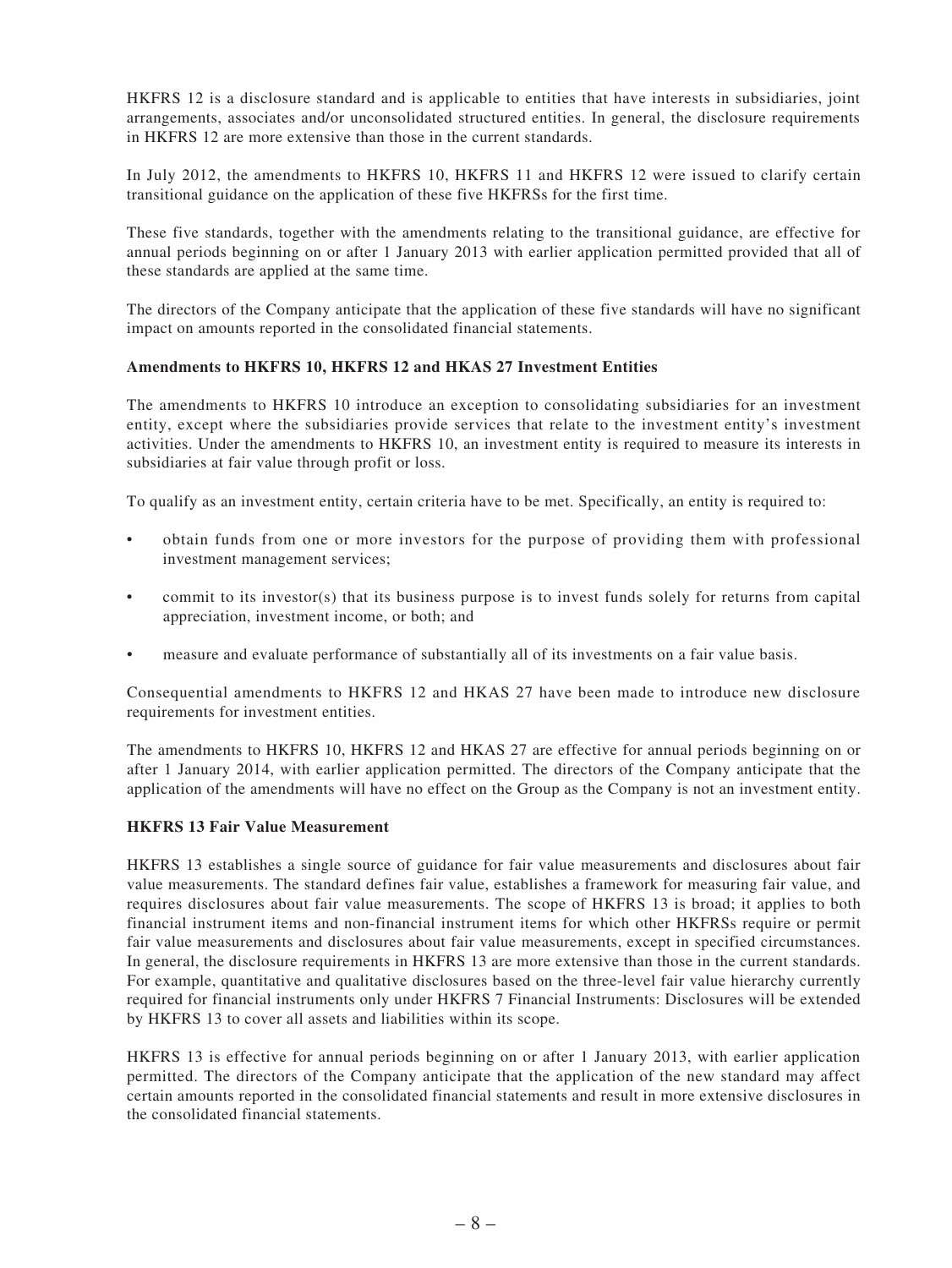#### **Amendments to HKAS 1 Presentation of Items of Other Comprehensive Income**

The amendments to HKAS 1 Presentation of Items of Other Comprehensive Income introduce new terminology for the statement of comprehensive income and income statement. Under the amendments to HKAS 1, a 'statement of comprehensive income' is renamed as a 'statement of profit or loss and other comprehensive income' and an 'income statement' is renamed as a 'statement of profit or loss'. The amendments to HKAS 1 retain the option to present profit or loss and other comprehensive income in either a single statement or in two separate but consecutive statements. However, the amendments to HKAS 1 require items of other comprehensive income to be grouped into two categories: (a) items that will not be reclassified subsequently to profit or loss; and (b) items that may be reclassified subsequently to profit or loss when specific conditions are met. Income tax on items of other comprehensive income is required to be allocated on the same basis — the amendments do not change the option to present items of other comprehensive income either before tax or net of tax.

The amendments to HKAS 1 are effective for annual periods beginning on or after 1 July 2012. The presentation of items of other comprehensive income will be modified accordingly when the amendments are applied in future accounting periods.

Other than disclosed above, the directors of the Company anticipate that the application of the other new and revised HKFRSs will have no material impact on the results and the financial position of the Group.

### **3. SEGMENT INFORMATION**

Information reported to the board of directors of the Group, being the chief operating decision maker, for the purposes of resource allocation and assessment of segment performance focuses on types of services provided.

For management purposes, the Group is currently organised into two major operating segments which are the same as the reportable segments of the group: hotel business and corporate and others.

The two reportable and operating segments are as follows:

Hotel business — hotel and restaurant operations in the PRC Corporate and others — investment in equity investment at fair value through profit or loss, corporate income, expense items, corporate assets and liabilities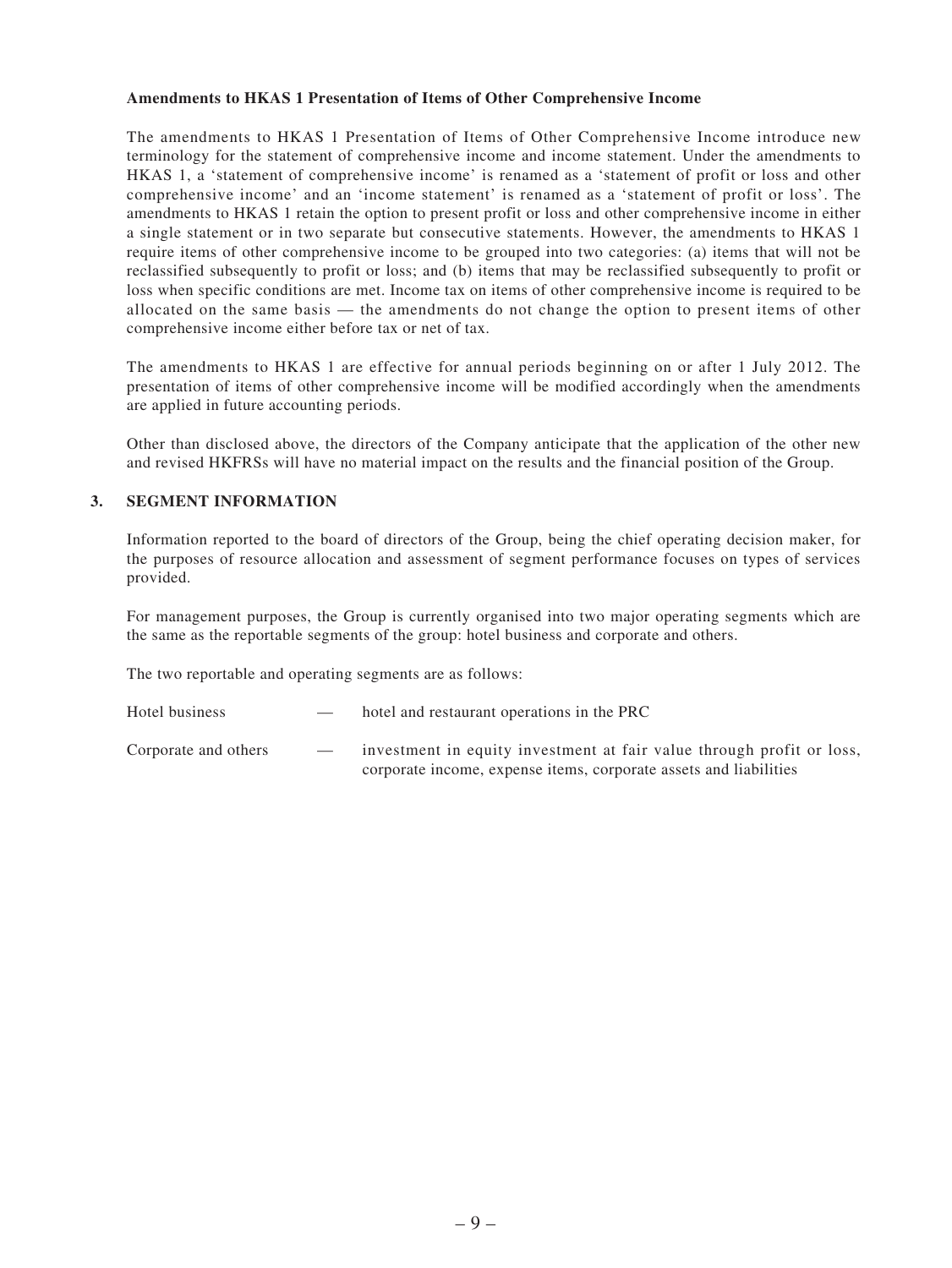#### **(a) Segment revenue and results**

The following is an analysis of the Group's turnover and results by reportable and operating segments for the years ended 31 March:

|                                                       | <b>Hotel business</b> |          | Corporate and others |          | <b>Total</b>    |          |
|-------------------------------------------------------|-----------------------|----------|----------------------|----------|-----------------|----------|
|                                                       | 2013                  | 2012     | 2013                 | 2012     | 2013            | 2012     |
|                                                       | <b>HK\$'000</b>       | HK\$'000 | <b>HK\$'000</b>      | HK\$'000 | <b>HK\$'000</b> | HK\$'000 |
| Turnover                                              |                       |          |                      |          |                 |          |
| Sales to external customers                           | 157,908               | 163,345  |                      | -        | 157,908         | 163,345  |
| Other revenue                                         | 1,925                 | 1,844    | 203                  | 190      | 2,128           | 2,034    |
| Segment revenue                                       | 159,833               | 165,189  | 203                  | 190      | 160,036         | 165,379  |
| Segment profit (loss)                                 | 3,116                 | 22,750   | (2,215)              | (2,003)  | 901             | 20,747   |
| Finance costs                                         |                       |          |                      |          | (30, 739)       | (29,091) |
| Gain on modifications of<br>terms of convertible bond |                       |          |                      |          | 4,589           |          |
| Loss before tax                                       |                       |          |                      |          | (25, 249)       | (8,344)  |

The accounting policies of the operating segments are the same as the Group's accounting policies. Segment (loss) profit represents the (loss from) profit earned by each segment without allocation of finance costs and gain on modifications of terms of convertible bond. This is the measure reported to the chief operating decision maker for the purposes of resource allocation and performance assessment.

#### **(b) Segment assets and liabilities**

|                                                  | <b>Hotel business</b>   |                         | Corporate and others    |                         | <b>Total</b>            |                  |
|--------------------------------------------------|-------------------------|-------------------------|-------------------------|-------------------------|-------------------------|------------------|
|                                                  | 2013<br><b>HK\$'000</b> | 2012<br><b>HK\$'000</b> | 2013<br><b>HK\$'000</b> | 2012<br><b>HK\$'000</b> | 2013<br><b>HK\$'000</b> | 2012<br>HK\$'000 |
| <b>ASSETS</b><br>Segment and consolidated assets | 609,188                 | 674.518                 | 33,888                  | 23.927                  | 643,076                 | 698,445          |
| <b>LIABILITIES</b><br>Segment liabilities        | 73,245                  | 80.645                  | 14.290                  | 12,663                  | 87,535                  | 93,308           |
| Unallocated liabilities                          |                         |                         |                         |                         | 348,730                 | 386,400          |
| Consolidated liabilities                         |                         |                         |                         |                         | 436,265                 | 479,708          |

For the purpose of monitoring segment performances and allocating resources between segments:

- all assets are allocated to operating segments;
- • all liabilities are allocated to operating segments other than tax payables, interest-bearing bank borrowing and convertible bond.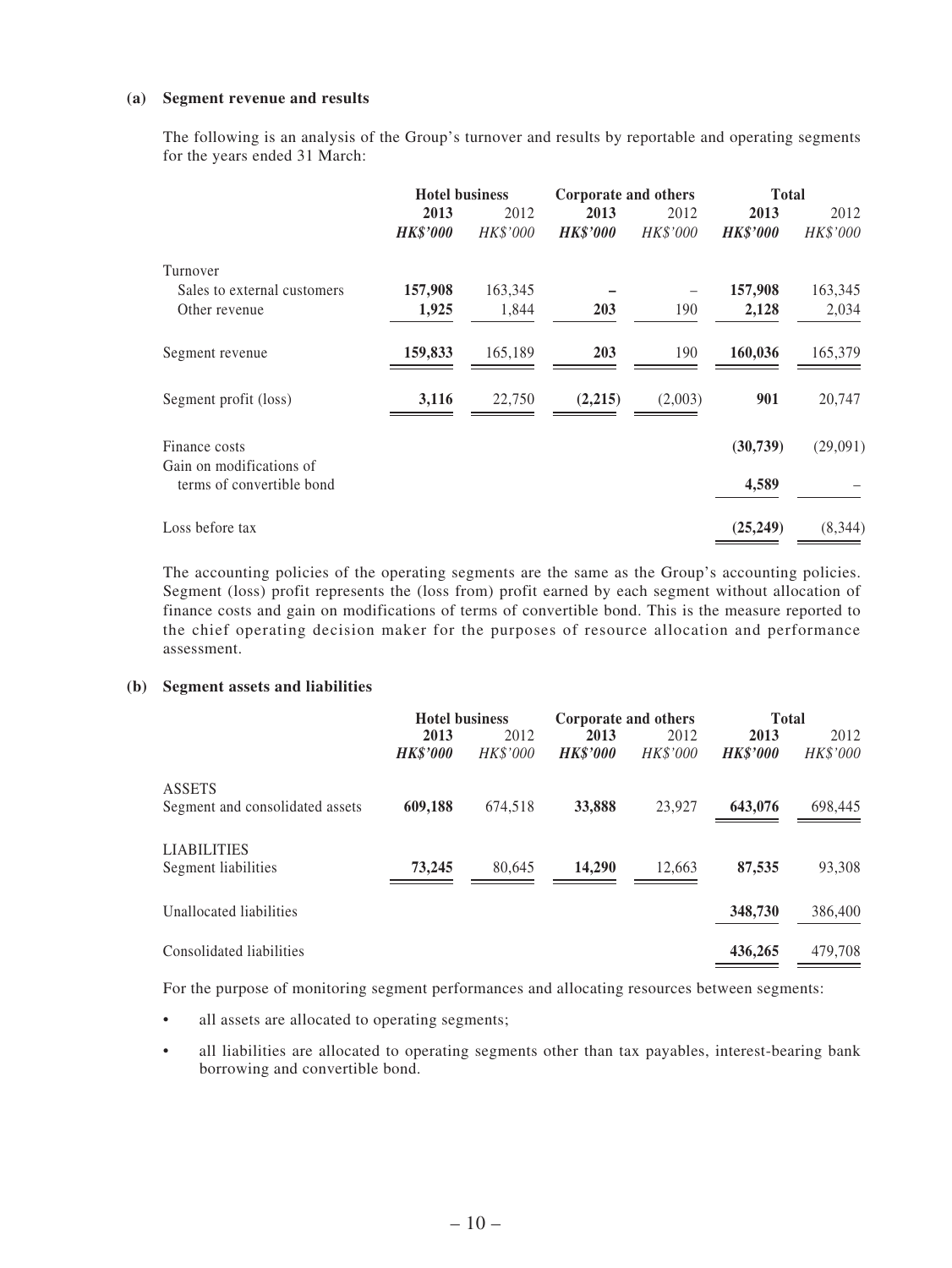### **(c) Other segment information**

|                                                                                                                                                             | <b>Hotel business</b>   |                  | Corporate and others    |                  | <b>Total</b>            |                  |
|-------------------------------------------------------------------------------------------------------------------------------------------------------------|-------------------------|------------------|-------------------------|------------------|-------------------------|------------------|
|                                                                                                                                                             | 2013<br><b>HK\$'000</b> | 2012<br>HK\$'000 | 2013<br><b>HK\$'000</b> | 2012<br>HK\$'000 | 2013<br><b>HK\$'000</b> | 2012<br>HK\$'000 |
| Amounts included in the measure<br>of segment profit or loss or<br>segment assets:                                                                          |                         |                  |                         |                  |                         |                  |
| Depreciation of property, plant                                                                                                                             |                         |                  |                         |                  |                         |                  |
| and equipment                                                                                                                                               | 34,387                  | 35,891           | 3                       | 9                | 34,390                  | 35,900           |
| Fair value gain on equity<br>investment at fair value                                                                                                       |                         |                  |                         |                  |                         |                  |
| through profit or loss                                                                                                                                      |                         |                  | 1,745                   | 1,306            | 1,745                   | 1,306            |
| Capital expenditure                                                                                                                                         | 12,656                  | 26,768           | 1                       | 2                | 12,657                  | 26,770           |
| Impairment loss recognised on                                                                                                                               |                         |                  |                         |                  |                         |                  |
| other receivables                                                                                                                                           |                         | 119              |                         |                  |                         | 119              |
| Impairment loss recognised on                                                                                                                               |                         |                  |                         |                  |                         |                  |
| trade receivables                                                                                                                                           | 14,315                  | 257              |                         |                  | 14,315                  | 257              |
| Government grants                                                                                                                                           | (723)                   |                  |                         |                  | (723)                   |                  |
| Bank interest income                                                                                                                                        | (438)                   | (631)            | (1)                     | (1)              | (439)                   | (632)            |
| Interests in jointly controlled                                                                                                                             |                         |                  |                         |                  |                         |                  |
| entities                                                                                                                                                    | 98,603                  | 98,400           |                         |                  | 98,603                  | 98,400           |
| Share of results of jointly                                                                                                                                 |                         |                  |                         |                  |                         |                  |
| controlled entities                                                                                                                                         | (333)                   |                  |                         |                  | (333)                   |                  |
| Loss on disposal of property,                                                                                                                               |                         |                  |                         |                  |                         |                  |
| plant and equipment                                                                                                                                         | 548                     | 46               |                         |                  | 548                     | 46               |
| Amounts regularly provided to the<br>chief operating decision maker<br>but not included in the measure<br>of segment profit or (loss) or<br>segment assets: |                         |                  |                         |                  |                         |                  |
| Income tax expense                                                                                                                                          |                         | 1,085            |                         |                  |                         | 1,085            |

### **(d) Geographical segment**

The Group operates in two principal geographical areas: the PRC (country of domicile) and Hong Kong.

Information about the Group's revenue from external customers is presented based on the location of the operations and information about its non-current assets is presented based on the geographical location of the assets as detailed below:

|           | <b>Revenue from external</b> |                 |                           |          |
|-----------|------------------------------|-----------------|---------------------------|----------|
|           | customers                    |                 | <b>Non-current assets</b> |          |
|           | For the                      | For the         |                           |          |
|           | year ended                   | year ended      | As at                     | As at    |
|           | 2013                         | 2012            | 2013                      | 2012     |
|           | <b>HK\$'000</b>              | <b>HK\$'000</b> | <b>HK\$'000</b>           | HK\$'000 |
| The PRC   | 157,908                      | 163,345         | 586,134                   | 593,160  |
| Hong Kong |                              |                 | 10                        | 12       |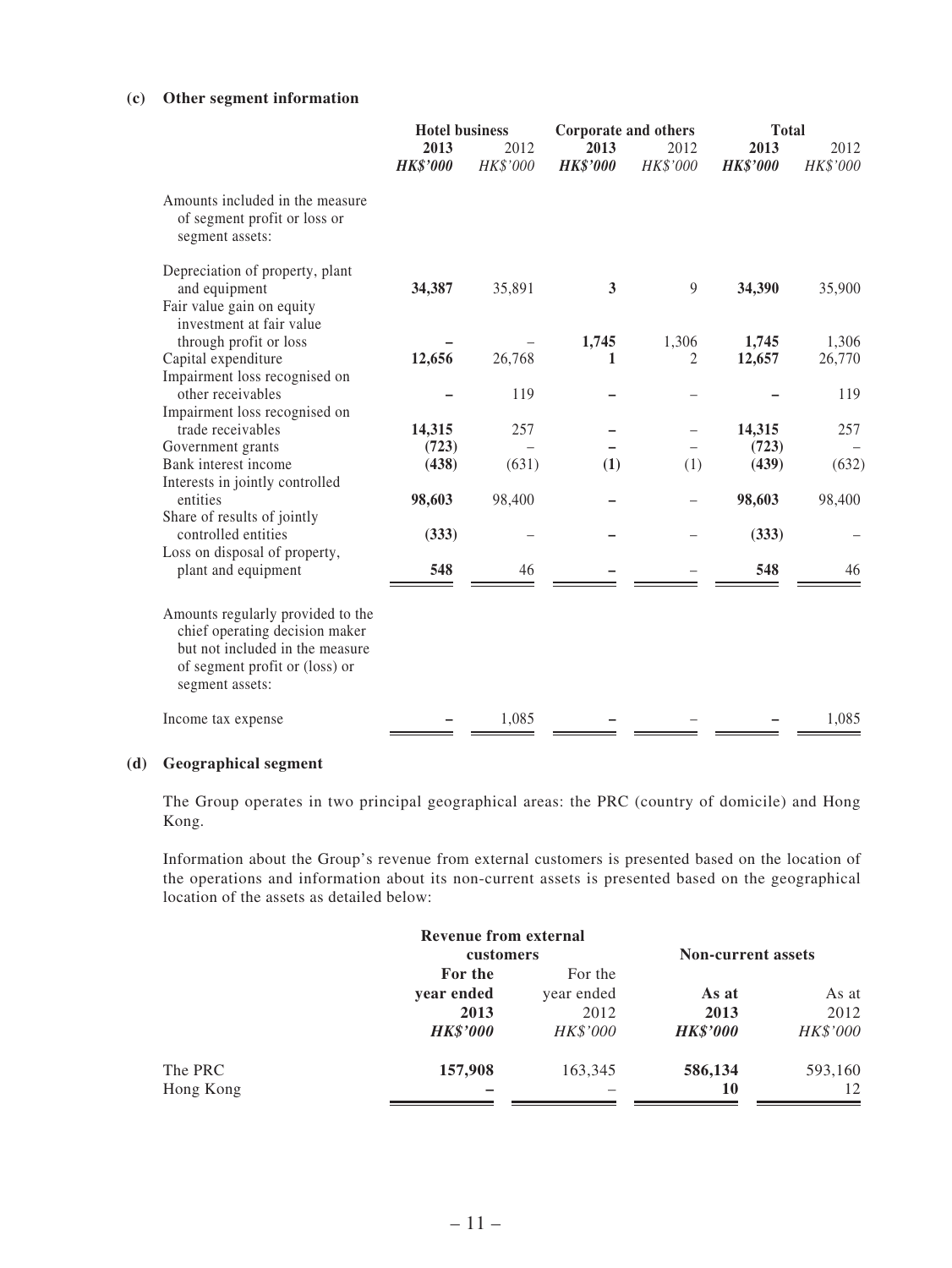### **(e) Information about major customers**

During the year, none of the Group's turnover was derived from transactions with individual external customers contributing over 10 per cent of the Group's turnover (2012: Nil).

### **4. TURNOVER**

Turnover represents the fair value of the consideration received and receivable from outside customers during the year. An analysis of the Group's turnover for the year is as follows:

|                                                                       | 2013<br><b>HK\$'000</b>  | 2012<br>HK\$'000    |
|-----------------------------------------------------------------------|--------------------------|---------------------|
| Hotel business                                                        | 157,908                  | 163,345             |
| <b>OTHER INCOME</b><br>5.                                             |                          |                     |
|                                                                       | 2013<br><b>HK\$'000</b>  | 2012<br>HK\$'000    |
| Bank interest income<br>Dividend income<br>Government grants<br>Other | 439<br>190<br>723<br>776 | 632<br>190<br>1,212 |
|                                                                       | 2,128                    | 2,034               |

*Note:* Government grants in respect of encouragement of development of the Group were recognised at the time the Group fulfilled the relevant granting conditions.

### **6. FINANCE COSTS**

|                                                                | 2013<br><b>HK\$'000</b> | 2012<br>HK\$'000 |
|----------------------------------------------------------------|-------------------------|------------------|
| Interest on bank borrowings wholly repayable within five years | 18,855                  | 18,323           |
| Effective interest expense on convertible bond (note 13)       | 11,884                  | 10,768           |
|                                                                | 30,739                  | 29,091           |
| <b>INCOME TAX EXPENSE</b><br>7.                                |                         |                  |
|                                                                | 2013<br><b>HK\$'000</b> | 2012<br>HK\$'000 |
| Current tax:                                                   |                         |                  |
| PRC Enterprise Income Tax                                      |                         | 1,085            |
| Deferred tax                                                   |                         |                  |
|                                                                |                         | 1,085            |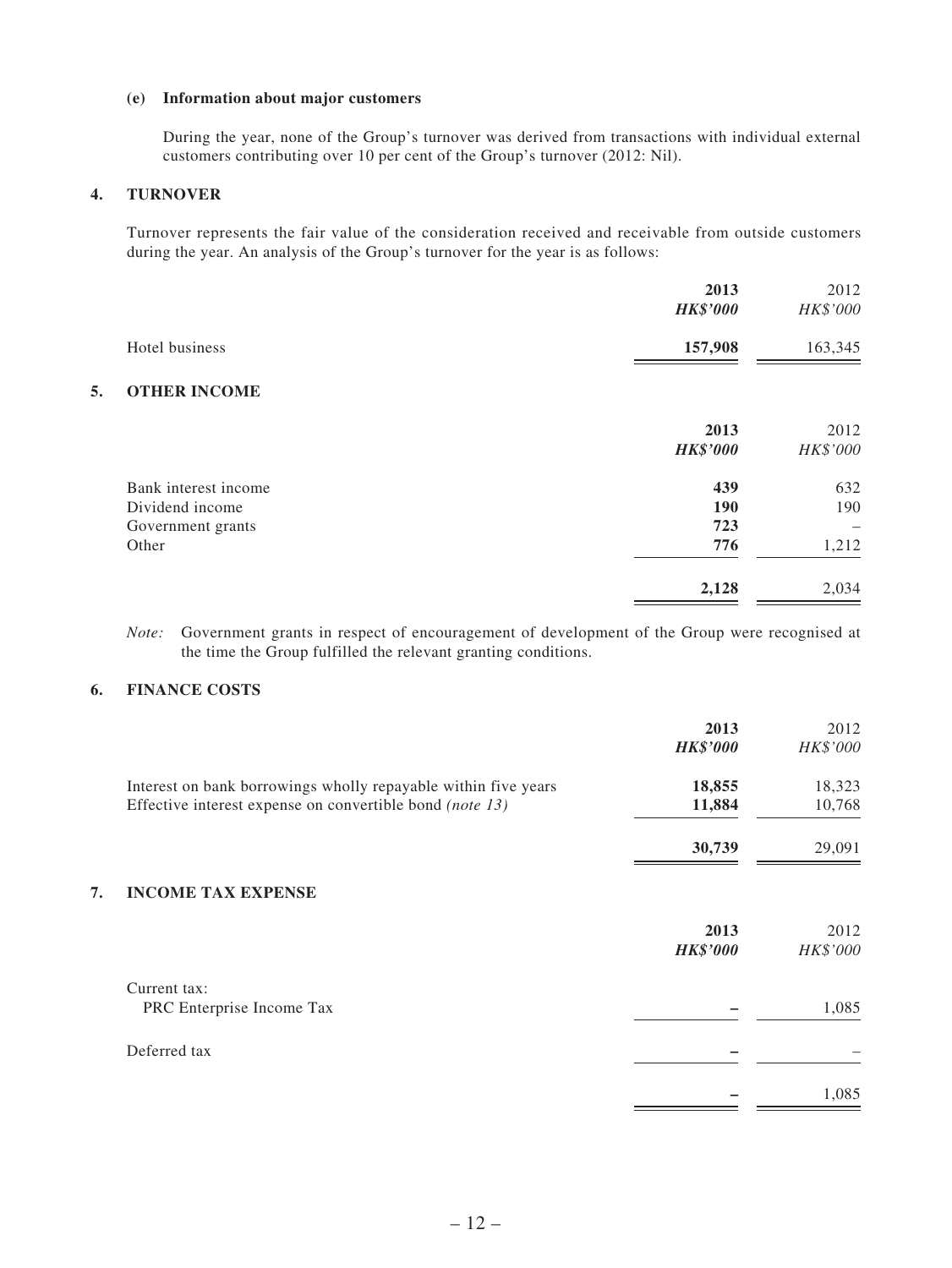No provision for Hong Kong Profits Tax has been made in the consolidated financial statements as the Group did not generate any assessable profit arising from Hong Kong for both years.

Under the Law of the People's Republic of China on Enterprise Income Tax (the "EIT Law") and Implementation Regulation of the EIT Law, the tax rate of the PRC subsidiary is 25% for both years.

The tax charged for the year can be reconciled to the loss before tax per the consolidated statements of comprehensive income as follows:

|                                                                      | 2013<br><b>HK\$'000</b> | 2012<br>HK\$'000 |
|----------------------------------------------------------------------|-------------------------|------------------|
| Loss before tax                                                      | (25, 249)               | (8, 344)         |
| Tax at the domestic income tax rate at $25\%$ (2012: $25\%$ ) (note) | (6,312)                 | (2,086)          |
| Tax effect of income not taxable                                     | (596)                   | (374)            |
| Tax effect of expenses not deductible                                | 6,908                   | 3,545            |
| Tax charge for the year                                              |                         | 1,085            |

*Note:* The domestic tax rate (which is the People's Republic of China on EIT rate) in the jurisdiction where the operation of the Group is substantially based is used.

## **8. LOSS FOR THE YEAR**

The Group's loss for the year has been arrived at after charging:

|                                                                    | 2013            | 2012     |
|--------------------------------------------------------------------|-----------------|----------|
|                                                                    | <b>HK\$'000</b> | HK\$'000 |
| Directors' emoluments                                              | 1,056           | 1,031    |
| Retirement benefit scheme contributions (excluding contributions)  |                 |          |
| for directors)                                                     | 3,549           | 2,449    |
| Other staff costs                                                  | 26,580          | 24,513   |
| Total employee benefit expenses                                    | 31,185          | 27,993   |
| Depreciation of property, plant and equipment                      | 34,390          | 35,900   |
| Auditor's remuneration                                             | 480             | 930      |
| Minimum lease payment under operating leases of offices properties | 416             | 334      |
| Loss on disposal of property, plant and equipment                  | 548             | 46       |
| Impairment loss recognised on trade receivables                    |                 |          |
| (included in other operating expenses, net)                        | 14,315          | 257      |
| Impairment loss recognised on other receivables                    |                 |          |
| (included in other operating expenses, net)                        |                 | 119      |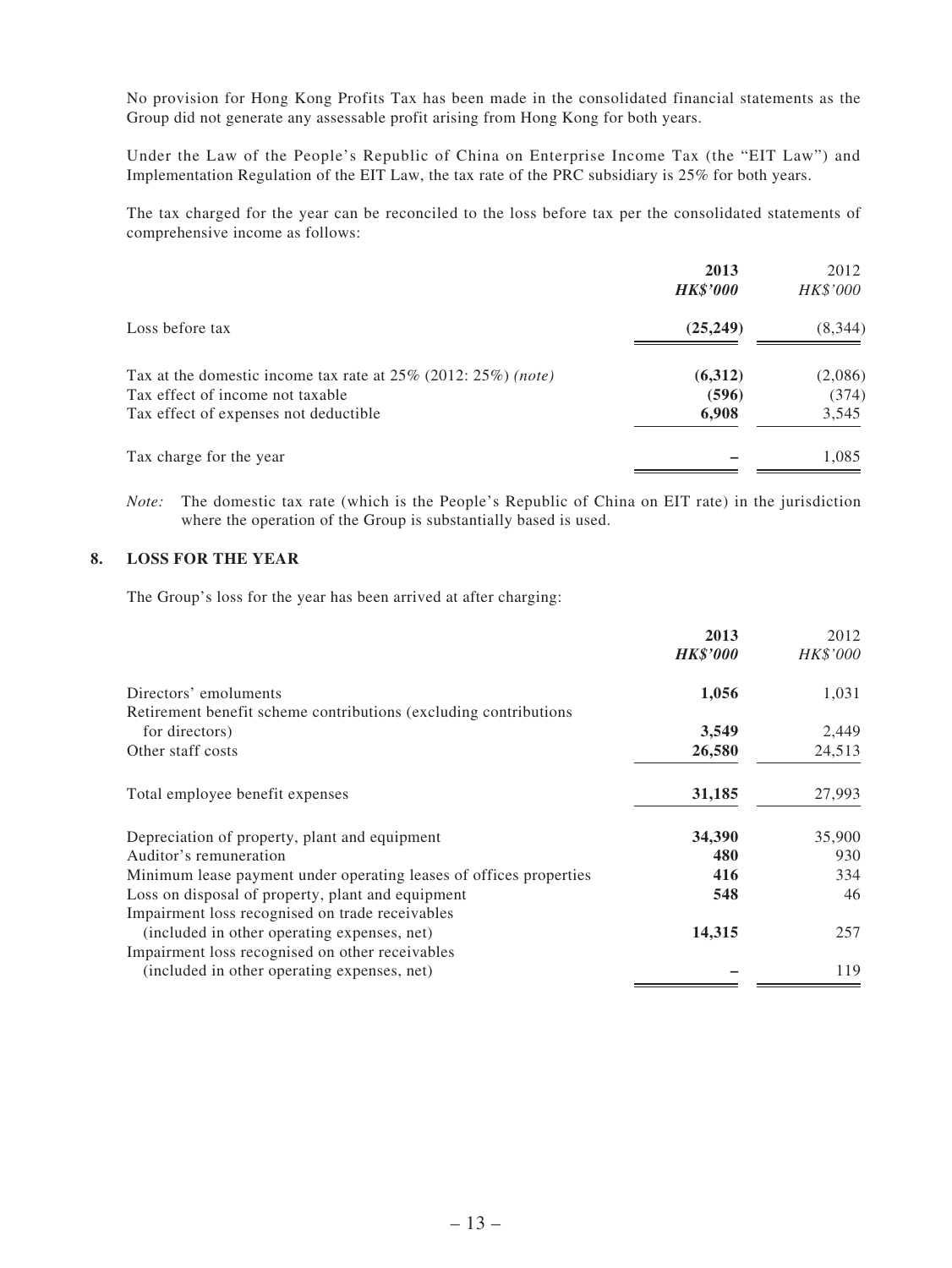### **9. LOSS PER SHARE**

The calculation of the basic and diluted loss per share attributable to the owners of the Company is based on the following data:

|                                                                                                                                   | 2013<br><b>HK\$'000</b> | 2012<br>HK\$'000 |
|-----------------------------------------------------------------------------------------------------------------------------------|-------------------------|------------------|
| (Loss)/earnings                                                                                                                   |                         |                  |
| (Loss)/earnings for the purpose of basic (loss)/earnings per share<br>Loss for the year attributable to the owners of the Company | (24, 667)               | (9,067)          |
| Effect of dilutive potential ordinary shares:<br>Interest on convertible bond                                                     | 11,884                  | 10,768           |
| (Loss)/earnings for the purpose of diluted (loss)/earnings per share                                                              | (12,783)                | 1,701            |
|                                                                                                                                   | 2013<br>2000            | 2012<br>'000     |
| <b>Number of shares</b><br>Weighted average number of ordinary shares<br>for the purpose of basic loss per share                  | 347,326                 | 347,326          |
| Effect of dilutive potential ordinary shares<br>Convertible bond                                                                  | 324,763                 | 324,763          |
| Weighted average number of ordinary shares<br>for the purpose of diluted (loss)/earnings per share                                | 672,089                 | 672,089          |
|                                                                                                                                   | 2013                    | 2012             |
| Basic and diluted loss per share (in HK cents)                                                                                    | (7.10)                  | (2.61)           |

For the year ended 31 March 2013 and 2012, because the diluted loss per share amount decreased when taking the convertible bond into account, the convertible bond had an anti-dilutive effect on the basic loss per share for the year and were ignored in the calculation of diluted loss per share. Therefore, diluted loss per share amounts are based on the loss for the year attributable to owners of the Company of approximately HK\$24,667,000 (2012: HK\$9,067,000), and the weighted average number of ordinary shares of approximately 347,326,000 (2012: 347,326,000) in issue during the year.

### **10. INVENTORIES**

|                        | 2013<br><b>HK\$'000</b> | 2012<br>HK\$'000 |
|------------------------|-------------------------|------------------|
| Raw materials          | 652                     | 779              |
| Low-valued consumables | 1,279                   | 3,166            |
| Consumables            | 575                     | 606              |
|                        | 2,506                   | 4,551            |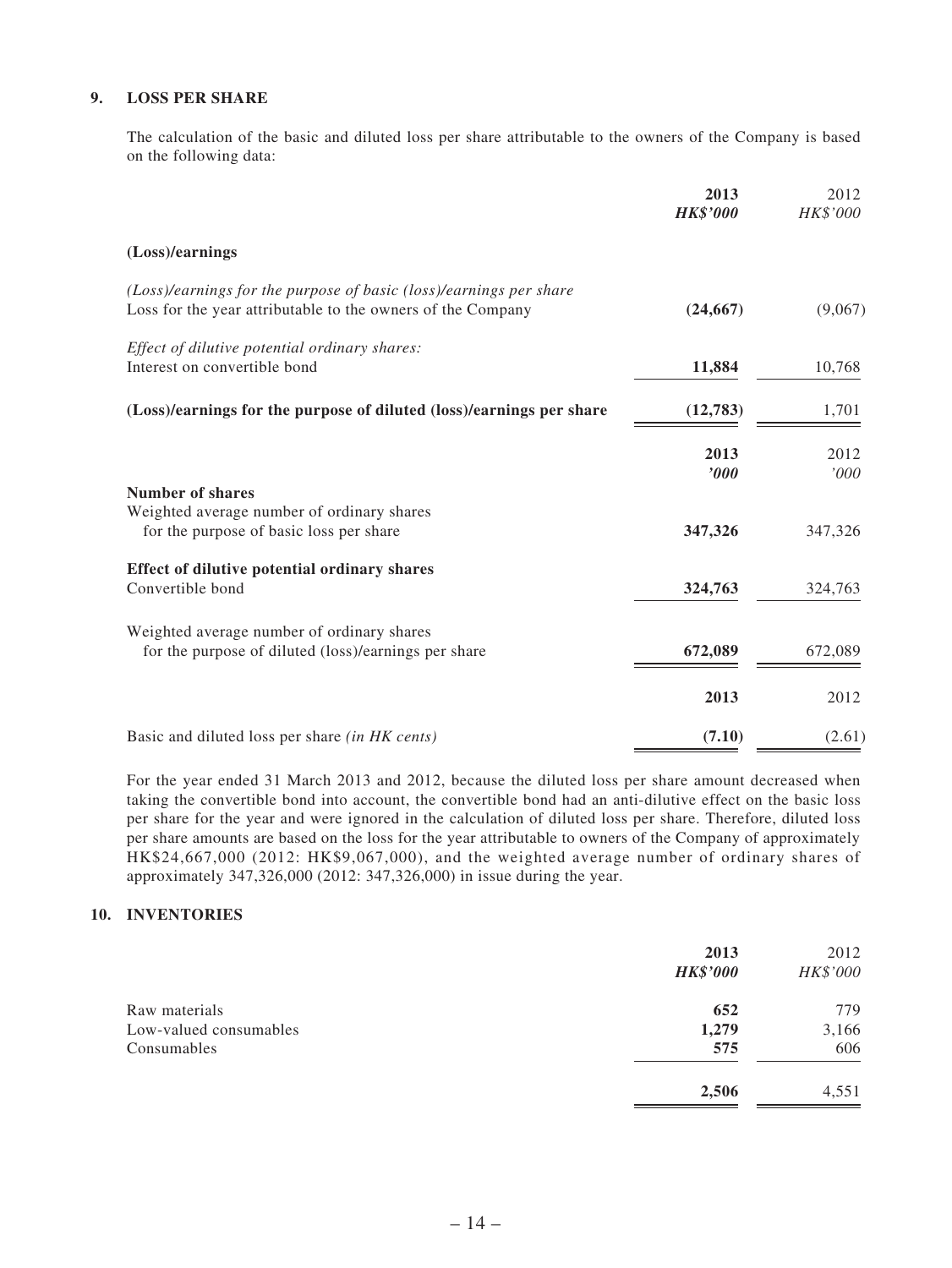#### **11. TRADE RECEIVABLES**

|                                                         | 2013<br><b>HK\$'000</b> | 2012<br>HK\$'000 |
|---------------------------------------------------------|-------------------------|------------------|
| Trade receivables<br>Less: allowance for doubtful debts | 21,586<br>(15, 136)     | 23,334<br>(808)  |
|                                                         | 6,450                   | 22,526           |

Settlement of trade receivables is in accordance with the terms specified in the contracts governing the relevant transactions. The Group allows credit period ranging from cash on delivery of services to 60 days. A longer credit period is granted to a few customers with long business relationship with the Group and with strong financial positions. The Group does not hold any collateral over these balances.

(a) The following is an aged analysis of trade receivables net of allowance for doubtful debts based on the invoice date at the end of the reporting period which approximated the respective revenue recognition dates:

|                                     | 2013<br><b>HK\$'000</b> | 2012<br>HK\$'000 |
|-------------------------------------|-------------------------|------------------|
| Within 30 days                      | 1,950                   | 6,350            |
| $31 \text{ days} - 60 \text{ days}$ | 1,950                   | 1,625            |
| $61 \text{ days} - 90 \text{ days}$ | 974                     | 1,408            |
| Over 90 days                        | 1,576                   | 13,143           |
|                                     | 6,450                   | 22,526           |

(b) Movements in the allowance for doubtful debts during the year are as follows:

|                                           | 2013<br><b>HK\$'000</b> | 2012<br>HK\$'000 |
|-------------------------------------------|-------------------------|------------------|
| At 1 April                                | 808                     | 529              |
| Impairment loss recognised on receivables | 14,315                  | 257              |
| Exchange realignment                      | 13                      | 22               |
| At 31 March                               | 15,136                  | 808              |

Included in the allowance for doubtful debts are individually impaired trade receivables with an aggregate balance of approximately HK\$15,136,000 (2012: HK\$808,000) which were in severe financial difficulties. Impairment loss of approximately HK\$14,315,000 (2012: HK\$257,000) has been recognised during the year ended 31 March 2013 accordingly.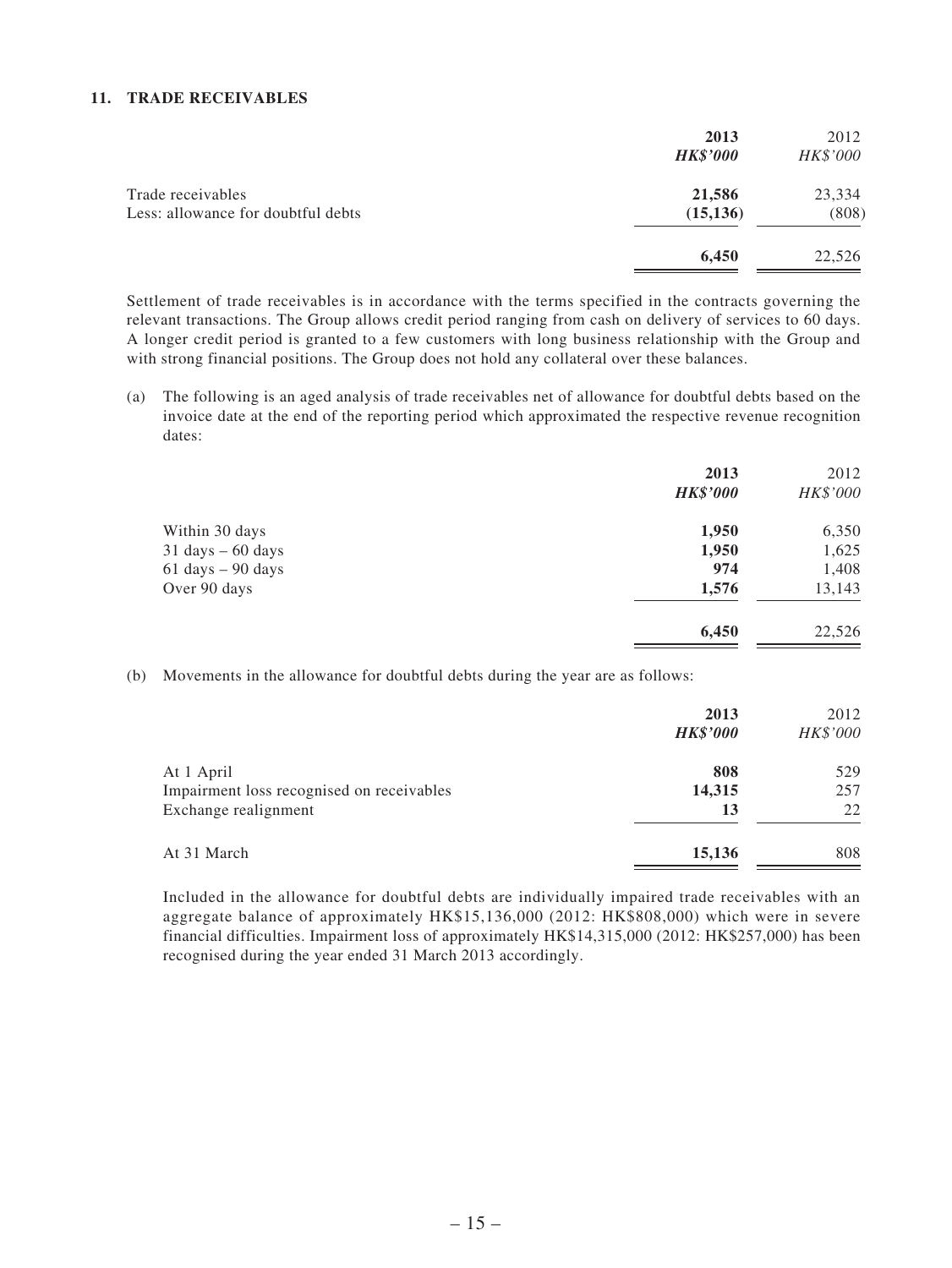(c) As at 31 March 2013 approximately HK\$2,550,000 (2012: HK\$22,526,000) of the Group's trade receivables were past due but not impaired. The ageing analysis of these past due but not impaired receivables is as follows:

|                            | 2013<br><b>HK\$'000</b> | 2012<br>HK\$'000 |
|----------------------------|-------------------------|------------------|
| Less than 30 days past due | 244                     | 6,350            |
| 31 to 90 days past due     | 988                     | 3,033            |
| Over 90 days past due      | 1,318                   | 13,143           |
|                            | 2,550                   | 22,526           |

Trade receivables that were neither past due nor impaired related to a large number of diversified customers for whom there was no recent history of default. Trade receivables that were past due but not impaired were related to a number of individual customers that have a good track record with the Group. Based on past experience, management believes that no impairment allowance is necessary in respect of these balances that are still considered fully recoverable.

#### **12. TRADE PAYABLES**

Ageing analysis of the Group's trade payables at the end of the reporting period presented based on the invoice dates are as follows:

|                                     | 2013<br><b>HK\$'000</b> | 2012<br>HK\$'000 |
|-------------------------------------|-------------------------|------------------|
| Within 30 days                      | 2,774                   | 3,558            |
| $31 \text{ days} - 60 \text{ days}$ | 2,334                   | 2,282            |
| Over 60 days                        | 8,397                   | 6,063            |
| Trade payables                      | 13,505                  | 11,903           |
|                                     |                         |                  |

The credit period on purchases of goods ranges from cash on delivery to 90 days. The Group has financial risk management policies in place to ensure that all payables are settled within the credit time frame.

## **13. CONVERTIBLE BOND**

On 28 March 2008, the Company issued a five-year, 1% convertible bond with nominal value of HK\$120,000,000 (the "Bond") to Tanisca Investment Limited ("Tanisca"). Interest is payable half year in arrears. The Bond are convertible at any time from the first anniversary of the issuance date to the maturity date of 28 March 2013, at the holder's option, into 200,000,000 ordinary shares of the Company at an initial conversion price of HK\$0.6 per share, subject to adjustments in certain events. The Bond may be redeemed at the option of the Company in whole or in part, upon written confirmation obtained from the bondholder in accordance with the terms of the Bond, or by the bondholder under certain circumstances. Unless previously redeemed, purchased and cancelled or converted, all the outstanding Bond will be converted into ordinary shares of the Company on the maturity date.

On 12 June 2008, the Company, by a rights issue, allotted and issued 208,395,600 ordinary shares of HK\$0.01 each at the price HK\$0.5 per share. As a result, the conversion price of the Bond was adjusted from HK\$0.6 per share to HK\$0.3695 per share, and the number of shares falling to be issued upon full conversion of the Bond was adjusted from 200,000,000 to 324,763,193 shares.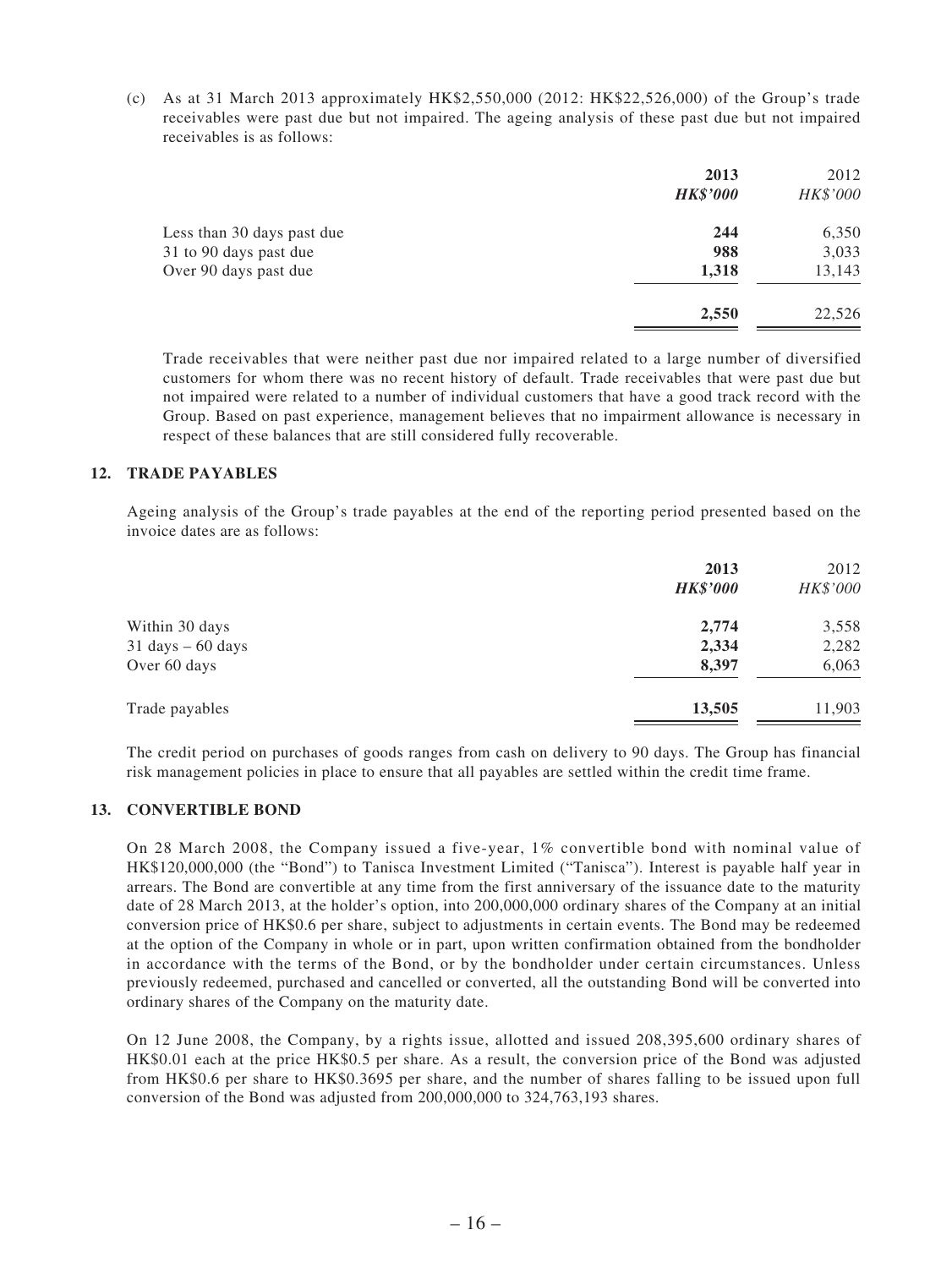On 28 March 2013, the Group has entered into a deed of amendment ("Deed of Amendment") with the holder of the Bond to extend the maturity date of the Bond of principal amount of HK\$120,000,000 from 28 March 2013 to 28 March 2015. The conversion price remained at HK\$0.3695 per share and if any of the Bond has not been converted subsequently, it shall be redeemed on the extended maturity date on 28 March 2015 ("modification"). On 20 May 2013, the shareholders has duly passed the Deed of Amendment in special general meeting.

The fair value of the liability component of the Bond was estimated at the issuance date using an equivalent market interest rate for a similar bond without a conversion option. The effective interest rate of the Bond was 11.16% (2012: 10.50%) per annum. The residual amount was assigned as the equity component of the Bond and is included in shareholders' equity.

The modification resulted in the extinguishment of the financial liability of the Bond and the recognition of its new financial liability and equity components. The fair value of the new liability immediately following the modification was approximately HK\$106,458,000. The financial liability was determined using an effective interest rate of 11.16% (2012: 10.50%).

The Bond have been split as to the liability and equity components, as follows:

| Liability<br>component | <b>Equity</b><br>component | <b>Total</b> |
|------------------------|----------------------------|--------------|
| HK\$'000               | HK\$'000                   | HK\$'000     |
| 99,748                 | 43.405                     | 143,153      |
|                        | (133)                      | (133)        |
| 10,768                 |                            | 10,768       |
| (1,200)                |                            | (1,200)      |
| 109,316                | 43,272                     | 152,588      |
| 11,884                 |                            | 11,884       |
| (1,200)                |                            | (1,200)      |
| (120,000)              | (43, 272)                  | (163, 272)   |
| 106,458                | 52,225                     | 158,683      |
| 106,458                | 52,225                     | 158,683      |
|                        |                            |              |

### **14. SHARE CAPITAL**

|                                                                                                                   | Number of<br>shares<br>'000' | <b>Share capital</b><br><b>HK\$'000</b> |
|-------------------------------------------------------------------------------------------------------------------|------------------------------|-----------------------------------------|
| Ordinary shares of HK\$0.01 each<br>Authorised:<br>At 1 April 2011, 31 March 2012, 1 April 2012 and 31 March 2013 | 8,000,000                    | 80,000                                  |
| Issued and fully paid:<br>At 1 April 2011, 31 March 2012, 1 April 2012 and 31 March 2013                          | 347,326                      | 3,473                                   |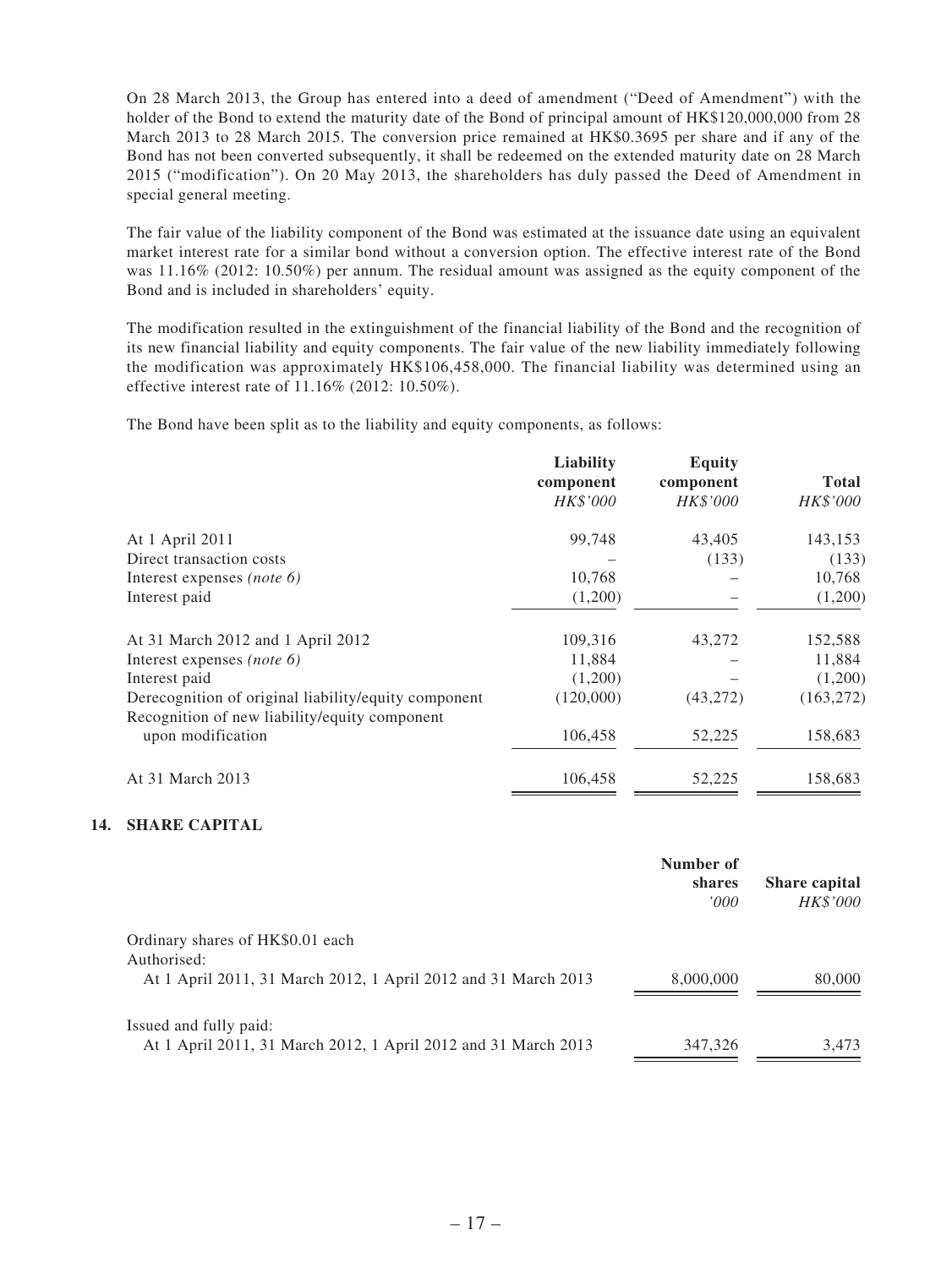### **15. CONTINGENT LIABILITY**

As set out in the announcements made by the Company on 24 June 2013 and 25 June 2013, during the year ended 31 March 2013, an ex-shareholder of a subsidiary of the Group (the "Subsidiary") brought legal action against the Subsidiary. The total claim amount and the estimated legal costs are approximately RMB124,810,000 (equivalents to HK\$153,518,000).

Based on the legal opinion obtained by the Group, the directors of the Company consider that the Group has valid grounds of defenses and there will not be any material adverse impact to the Group's operations and on the financial positions and results of the Group.

### **16. COMPARATIVE FIGURES**

Certain comparative figures have been reclassified to conform to the current year's presentation. The changes included (i) the equity component of the convertible bond of approximately HK\$43,272,000 as at 31 March 2012 had been grouped to the reserves in the consolidated statement of financial position; (ii) deposits placed with financial institutions of approximately HK\$1,950,000 has been reclassified from prepayments, deposits and other receivables as at 31 March 2012; and (iii) the reclassification of interest paid and advance from related companies from operating activities to financing activities and replacement of deposits with financial institutions from decrease in prepayments, deposits and other receivables for better presenting the nature of respective transactions in the consolidated statement of cash flows.

As the equity component of the convertible bond is formed part of the reserves and the Group had no deposits placed with financial institutions included in the prepayments, deposits and other receivables as at 1 April 2011, the above reclassification has not resulted in any effect on the information presented in the consolidated statement of financial position as at 1 April 2011. Accordingly, the Group has not presented a third consolidated statement of financial position as at 1 April 2011 and the related notes.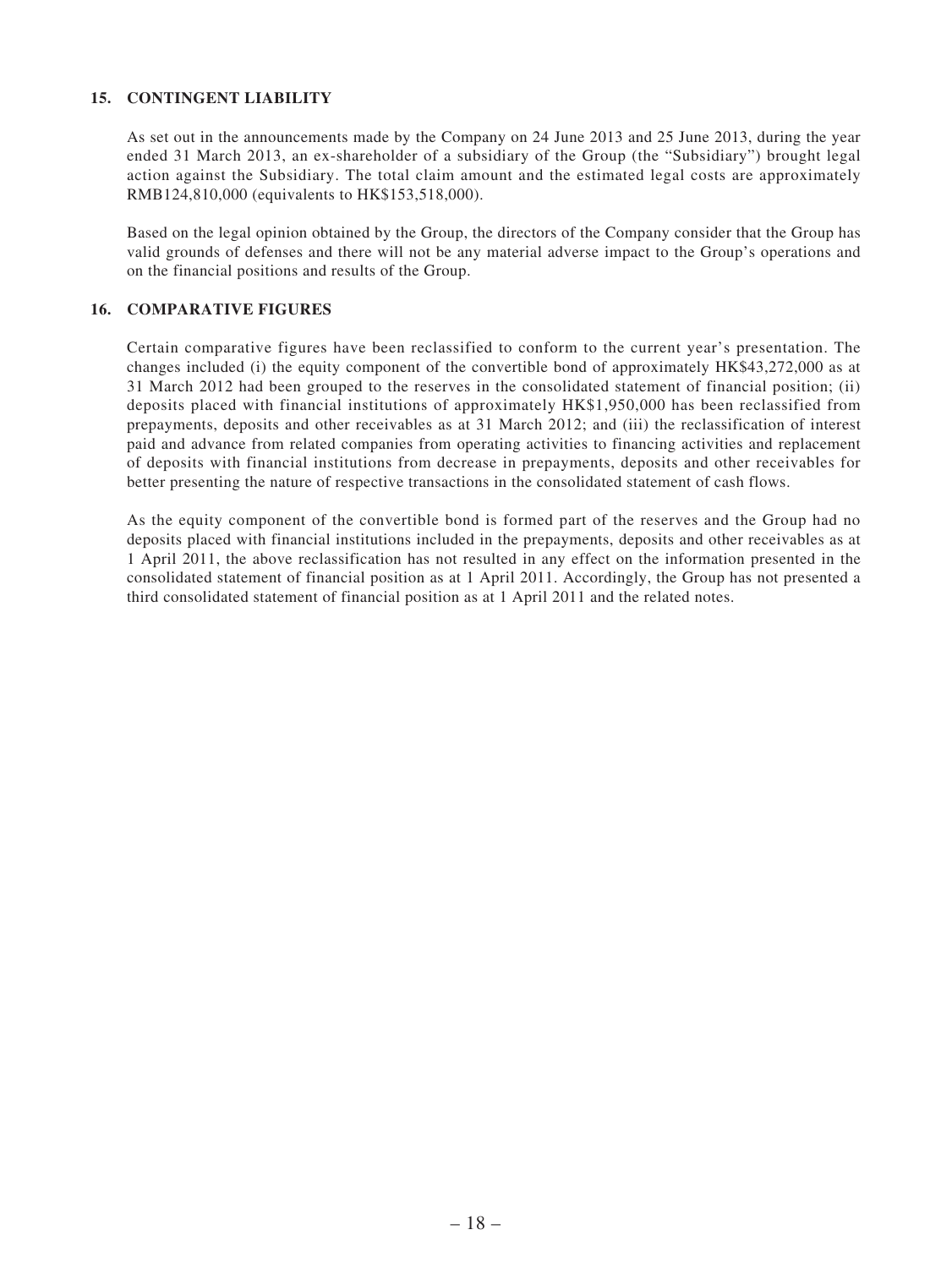## **MANAGEMENT DISCUSSION AND ANALYSIS**

## **Business Review**

For the year ended 31 March 2013, the revenue of the Group's continuing operation, being the operation of the Guangxi Wharton International Hotel Limited\* (廣西沃頓國際大酒店有限公 司) (the "Nanning Hotel") located in Guangxi Province, the PRC, was decreased by 3% to HK\$157.9 million (2012: HK\$163.3 million). The decrease was mainly attributable to the lower occupancy rate in the restaurant operation of the Nanning Hotel. It has also experienced an increasing cost pressure during the year. In particular, the material costs and staff costs increased significantly owing to the inflationary factor in the PRC and the high turnover and persistent shortage of hotel staff. Such cost pressure, together with the additional expenditure in the maintenance of the Group's hotel operations and the increasing depreciation charge on the Group's fixed assets, led to a significant drop in the gross profit to HK\$41.3 million for the current year (2012: HK\$46.9 million). As a result of such drop in gross profit and the increase in finance costs this year, the Group recorded a loss before tax from continuing operation of HK\$25.2 million for the year ended 31 March 2013 as compared to the results of HK\$9.4 million loss for the prior year. During the year, the Nanning Hotel reported an average room rate of HK\$764 (2012: HK\$700) and an average occupancy rate of 60.5% (2012: 76%).

In February 2012, the Group completed the transaction of the formation of a joint venture company (the "JV Company") which was established for the purpose of hotel investment and was owned by the Group as to 26.7% of its equity interest upon completion. The JV Company was treated as a jointly-controlled entity of the Group. As at the date of this announcement, the JV Company has invested RMB300 million in Beihai Yintan Project No. 1\* (北海銀灘一 號項目) (the "Yintan Project"), which is a project of one five-star hotel located in the major seashore tourism area of Beihai City, Guangxi Province, the PRC. The construction of the Yintan Project was completed as at the date of this announcement.

## **Business Prospects**

Looking ahead, the Group will further focus on the management and development of its core business in the Nanning Hotel with the primary objectives to improve its operation efficiency and to exercise stricter control over its operating costs. Also, according to the "12th Five-Year Plan for National Economic and Social Development\*" (國民經濟和社會發展第十二個五年 規劃綱要) recently announced by the PRC government, it is the intention and policy of the government to further develop the tourism industry in the western China including Guangxi Province, where the Nanning Hotel is situated. With the strong commitment of the Group's management, the continuous effort and support by the PRC government in promoting the economies of the less developed regions and the rapid development of tourism industry in the second tier cities in the PRC, the Board believes that the Nanning Hotel would contribute positively to the Group's performance in the coming years.

Besides the development of the existing core business in the Nanning Hotel, it has been the intention and strategy of the Group to further diversify and enlarge its hotel investments and portfolio. The Group will continue to explore and evaluate other potential investment opportunities which could bring long-term benefits to the Group and its shareholders. Such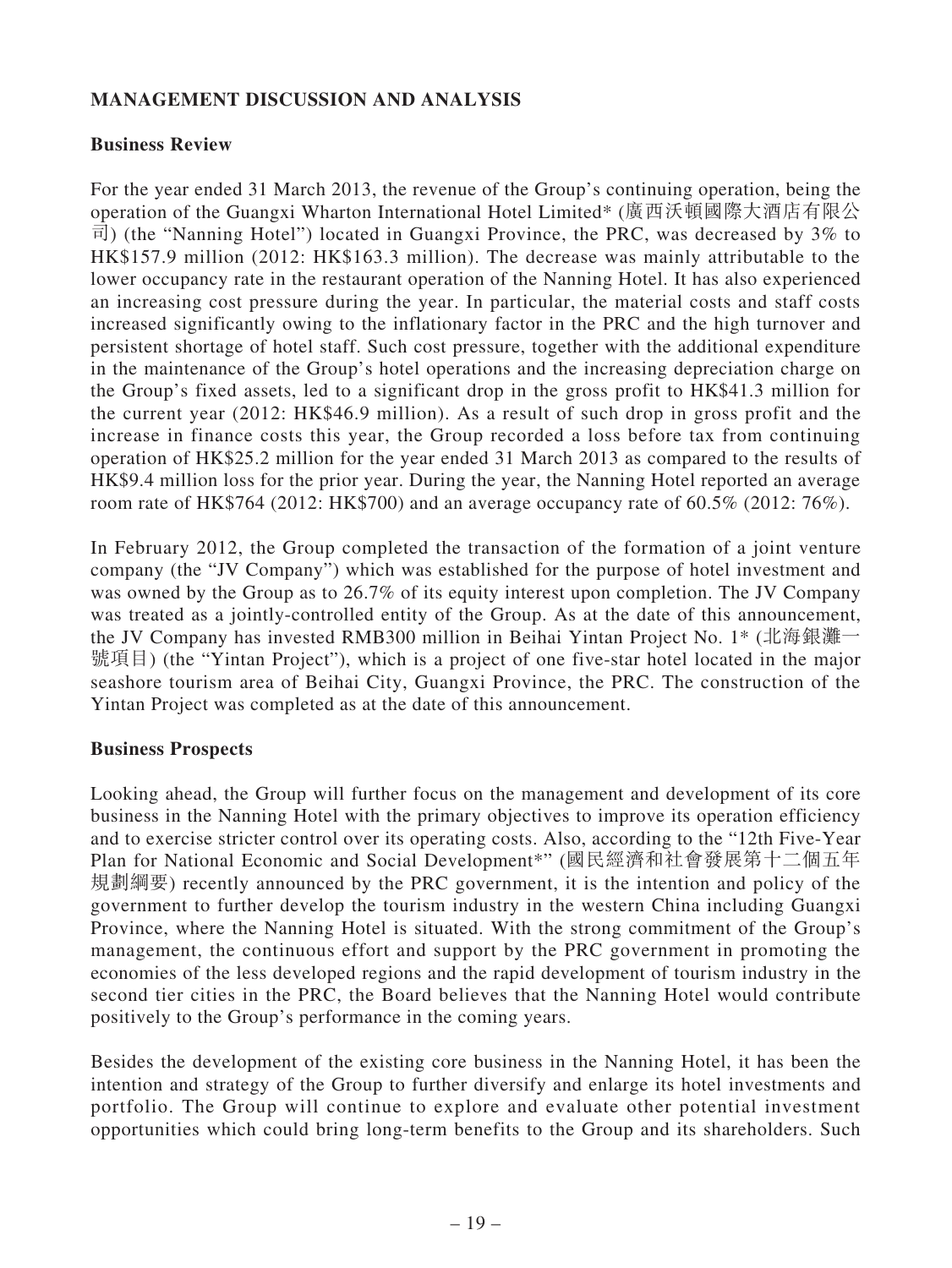intention is evidenced by our new investment in the Yintan Project in early 2012. With the excellent hotel quality and attractive location of the Yintan Project, the Board considers that the Yintan Project has a potential to seize the high ranking in the hotel market of Beihai City. The Board believes that the prospect of the Yintan Project will be promising and expects that it will have a positive impact on the Group's future performance.

## **Financial Review**

## *Liquidity and financial resources*

The Group's cash and bank balances are mostly in Hong Kong dollars and Renminbi. As at 31 March 2013, the Group had unpledged cash and bank deposit balances of approximately HK\$32.7 million (2012: HK\$64 million). As at 31 March 2013, the Group had outstanding interest-bearing bank borrowings of HK\$236.9 million (2012: HK\$271.8 million). The gearing ratio of the Group which represented the total interest-bearing bank borrowings to the total assets was 37% (2012: 39%).

## *Treasury and funding policy*

The assets and liabilities of the Group are mainly denominated in Hong Kong dollars and Renminbi. The Group's bank borrowing is on a floating rate at the prime lending rate of the People's Bank of China. Taking into account of the expected cash flows of the Group's operations and cash and investment in marketable securities currently in hand, the Group expects that it will have sufficient working capital for its financial liabilities as they fall due. As the main operation of the Group is in the PRC, the Group has minimal exposure to foreign exchange fluctuation in Renminbi.

## *Pledge of assets*

At 31 March 2013, the hotel properties held with an aggregate carrying amount of approximately HK\$295 million (2012: HK\$298 million) were pledged to a bank to secure banking facilities granted to the Group.

## *Employees and remuneration policy*

The Group employed approximately 574 employees as at 31 March 2013 (2012: 520). Remuneration is determined by reference to market terms and the qualifications and experience of the staff concerned. Salaries are reviewed annually depending on individual merits. The Group also provides other benefits including retirement benefit scheme, medical insurance and educational subsidies to all eligible staff.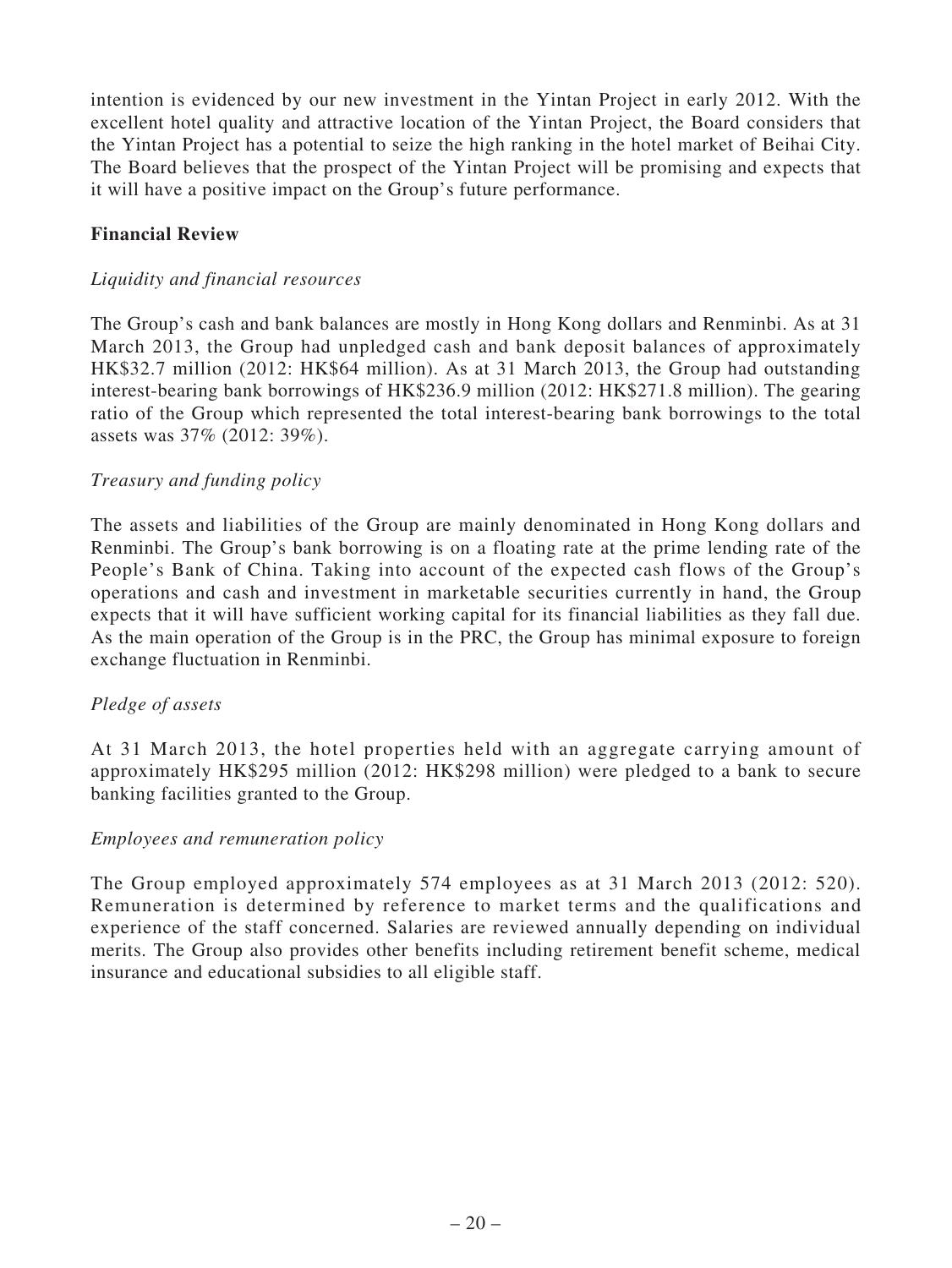## **EXTRACT FROM THE INDEPENDENT AUDITORS' REPORT**

The following is an extract of the independent auditors' report on the Group's annual audited financial statements for the year ended 31 March 2013 which has included an emphasis of matter, but without qualification:

## **Opinion**

In our opinion the consolidated financial statements give a true and fair view of the state of the Group's affairs as at 31 March 2013, and of its loss and cash flows for the year then ended in accordance with Hong Kong Financial Reporting Standards and have between properly prepared in accordance with the disclosure requirements of the Hong Kong Companies Ordinance.

## **Emphasis of matter**

Without qualifying our opinion, we draw attention to notes 2 and 38 to the consolidated financial statements which indicates that the Group incurred a consolidated net loss of approximately HK\$25,249,000 for the year ended 31 March 2013, and as at that date, the Group's consolidated current liabilities exceeded its consolidated current assets by approximately HK\$64,756,000 and the Group had contingent liability in respect of a litigation as set out in note 38 to the consolidated financial statements. These conditions indicate the existence of a material uncertainty which may cast significant doubt on the Group's ability to continue as a going concern. As explained in note 2 to the consolidated financial statements, these consolidated financial statements have been prepared on a going concern basis, the validity of which depends upon the Group's ability to improve its operations and generate adequate cash flows to meet the Group's financial obligations as and when they fall due in the foreseeable future.

## **Other matter**

The financial statements of the Company for the year ended 31 March 2012 were audited by another auditor who expressed an unqualified opinion on those statements on 29 June 2012.

The aforesaid "notes 2 and 38 to the consolidated financial statements" in the extract from the independent auditors' report is disclosed as notes 1.1 and 15 to this results announcement respectively.

## **FINAL DIVIDEND**

The directors do not recommend the payment of any dividend in respect of the year (2012: nil).

## **PURCHASE, SALE OR REDEMPTION OF THE COMPANY'S LISTED SHARES**

Neither the Company nor any of its subsidiaries purchased, redeemed or sold any of the Company's listed shares during the year.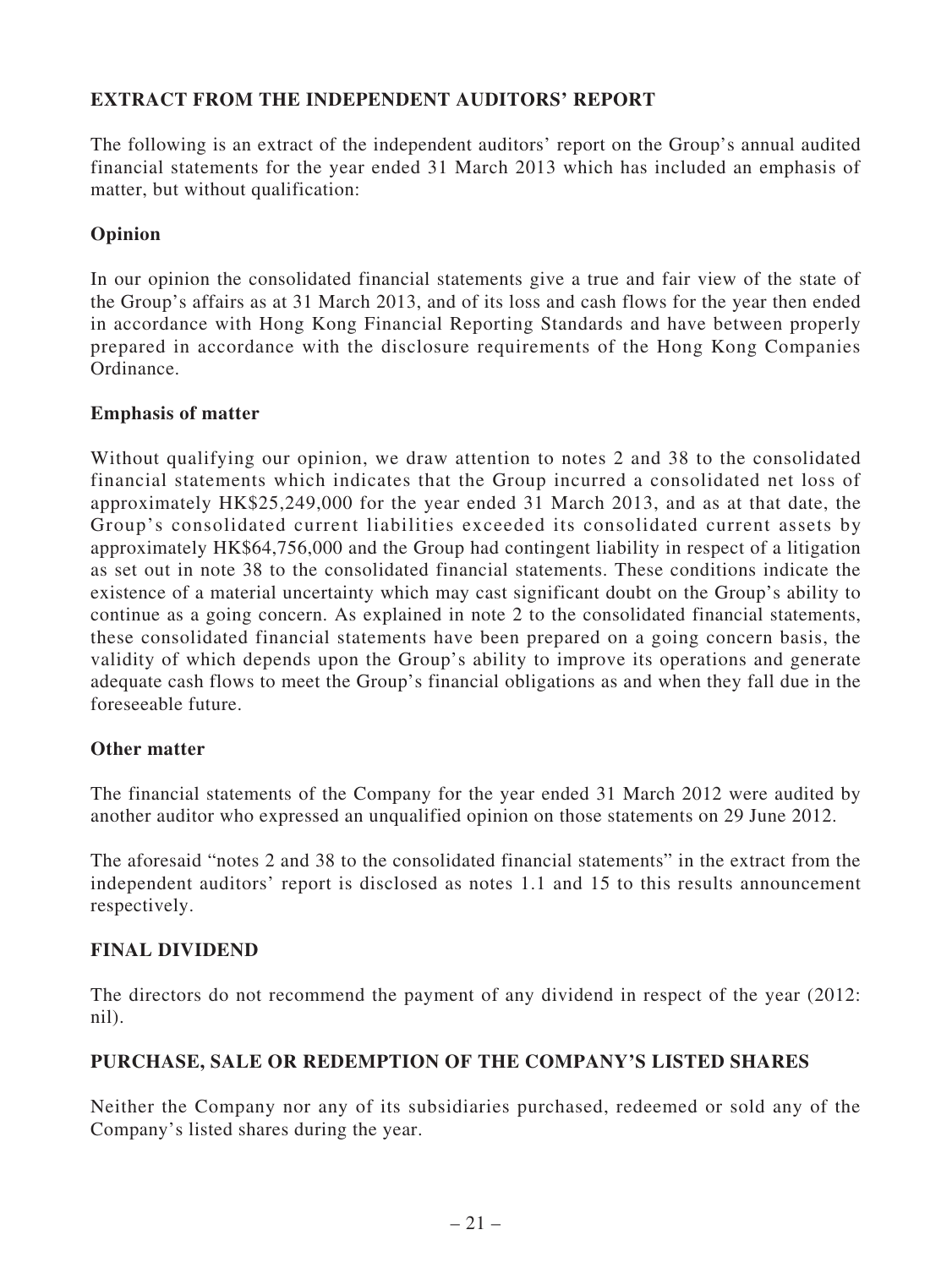## **CORPORATE GOVERNANCE**

The Company is committed to achieving high standards of corporate governance that properly protect and promote the interests of its shareholders. The monitoring and assessment of certain governance matters are allocated to three committees: the Audit Committee, the Remuneration Committee and the Nomination Committee which operate under the defined terms of reference and are required to report to the Board on a regular basis.

## **CODE ON CORPORATE GOVERNANCE PRACTICES**

In the opinion of the Board, the Company had complied with the code provisions of the Code on Corporate Governance Practices (the "CG Code") contained in Appendix 14 of the Rules Governing the Listing of Securities on The Stock Exchange of Hong Kong Limited (the "Listing Rules") throughout the year ended 31 March 2013, except for code provisions A.1.1, A.4.1, A.4.2, B.1.3 and E.1.2, details of which are discussed in this announcement.

CG Code provision A.1.1 stipulates that the Board should meet regularly and board meeting should be held at least four times a year at approximately quarterly intervals. During the year, five board meetings were held to review and discuss the annual and interim results together with other corporate matters and transactions happened during the year. Although the board meetings held during the year were not convened on a quarterly basis, the directors considered that sufficient meetings had been held to cover all aspects of the Company's business.

CG Code provision A.4.1 stipulates that non-executive directors should be appointed for a specific term and subject to re-election. All the existing non-executive directors of the Company do not have a specific term of appointment but are subject to retirement by rotation and re-election at the Company's annual general meeting in accordance with the Bye-laws of the Company. As such, the Board considers that sufficient measures have been taken to ensure that the Company's corporate governance practices are no less exacting than those in the CG Code.

CG Code provision A.4.2 stipulates that every director, including those appointed for a specific term, should be subject to retirement by rotation at least once every three years. The Board will ensure the retirement of each director, other than those hold office as Executive Chairman or Managing Director, by rotation at least once every three years in order to comply with the CG Code. The Board presently considers that the continuity of office of the Executive Chairman and the Managing Director provides the Group a strong and consistent leadership and is of great importance to the smooth operations of the Group.

CG Code provision B.1.3 stipulates that the terms of reference of the Remuneration Committee should include, as a minimum, those specific duties as set out in the CG Code provisions. The Company has adopted the terms of reference for the Remuneration Committee on 21 December 2005, which were subsequently amended. Pursuant to the terms of reference for the Remuneration Committee, it is stipulated that the Remuneration Committee has the duty to "review" as opposed to "determine" the specific remuneration packages of executive directors and senior management.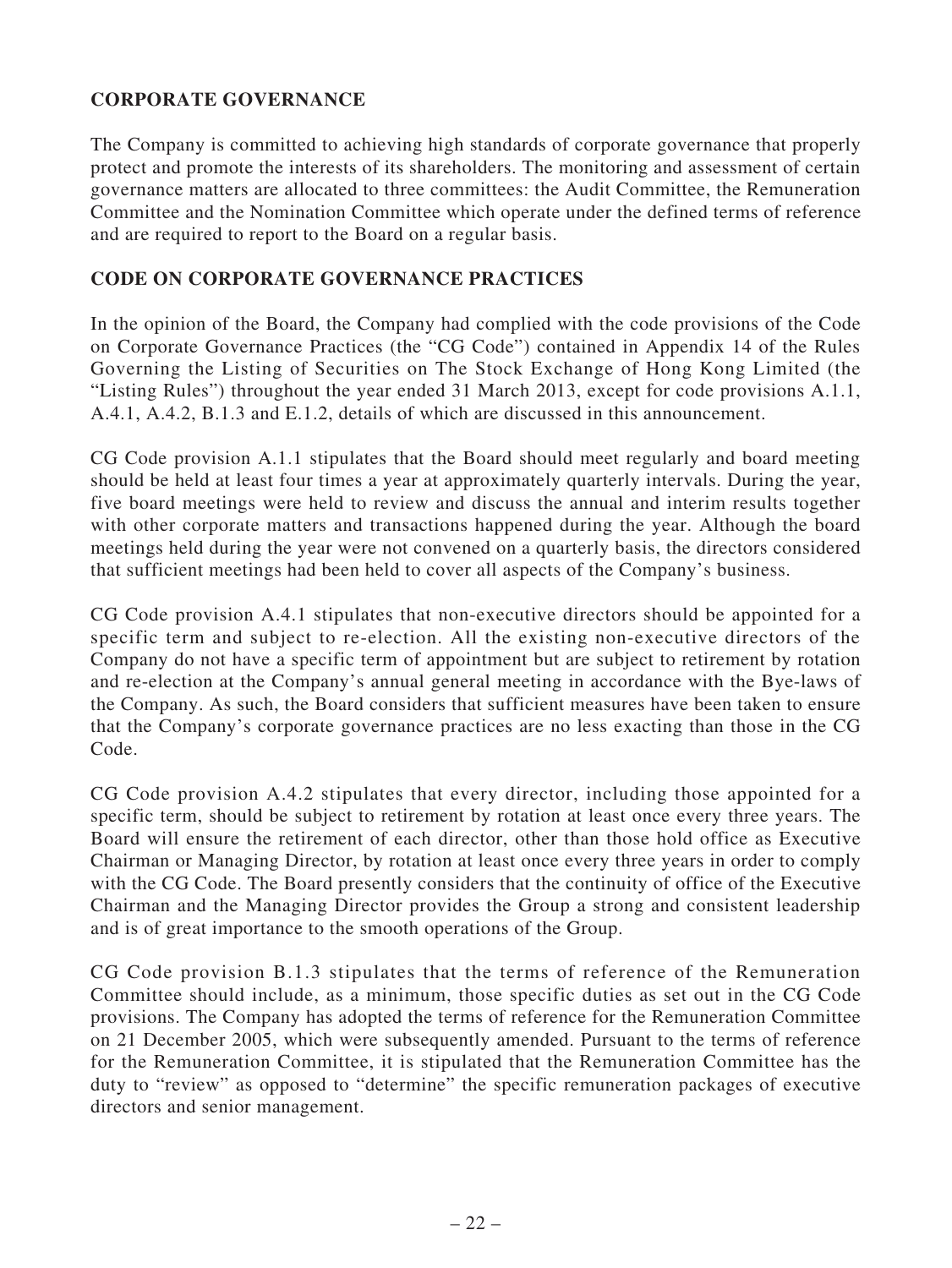The remuneration of the executive directors and senior management of the Company is reviewed by the Remuneration Committee and recommended to the Board and the chairman of the Board respectively for determination, taking into account of market pay and individual performance. In the opinion of the directors, the current practice serves the same purpose as laid down by the CG Code.

The code provision E.1.2 of the CG Code stipulates that the chairman of the Board should attend the annual general meeting (the "AGM") of the Company. The chairman did not attend the 2012 AGM due to other business engagement. Another director of the Company had chaired the 2012 AGM and answered questions from the shareholders.

The AGM also provides a useful and convenient forum for shareholders to exchange views with the Board, and with each other. At the 2012 AGM, the chairperson of the AGM and chairman/member/duly appointed delegate of the Audit Committee, the Remuneration Committee and the Nomination Committee were available to answer the questions raised by shareholders.

## **Directors' Securities Transactions**

The Company has adopted the Model Code for Securities Transactions by Directors of Listed Issuers (the "Model Code") as set out in Appendix 10 to the Listing Rules. All directors have confirmed that they have complied with the required standard set out in the Model Code throughout the year ended 31 March 2013.

## **Audit Committee**

The audit committee of the Company (the "Audit Committee") comprises three directors, all of which are independent non-executive directors, namely Mr. Palaschuk Derek Myles (Chairman), Professor Ye Jianping and Mr. Deng Wei. The terms of reference for the Audit Committee have been adopted in line with the CG Code. Regular meetings have been held by the Audit Committee since establishment and it meets at least twice each year to review and supervises the Group's financial reporting process and internal control.

During the year ended 31 March 2013, the Audit Committee reviewed the accounting principles and policies adopted by the Company and discussed with management the financial reporting matters, internal controls, the unaudited interim results for the six months ended 30 September 2012 and the annual results for the year ended 31 March 2012. The annual financial statement and annual result announcement of the Company and of the Group for the year ended 31 March 2013 had been reviewed by the Audit Committee.

## **EVENT AFTER THE REPORTING PERIOD**

On 20 May 2013, the shareholders have duly passed the Deed of Amendment as mentioned in note 13 in special general meeting.